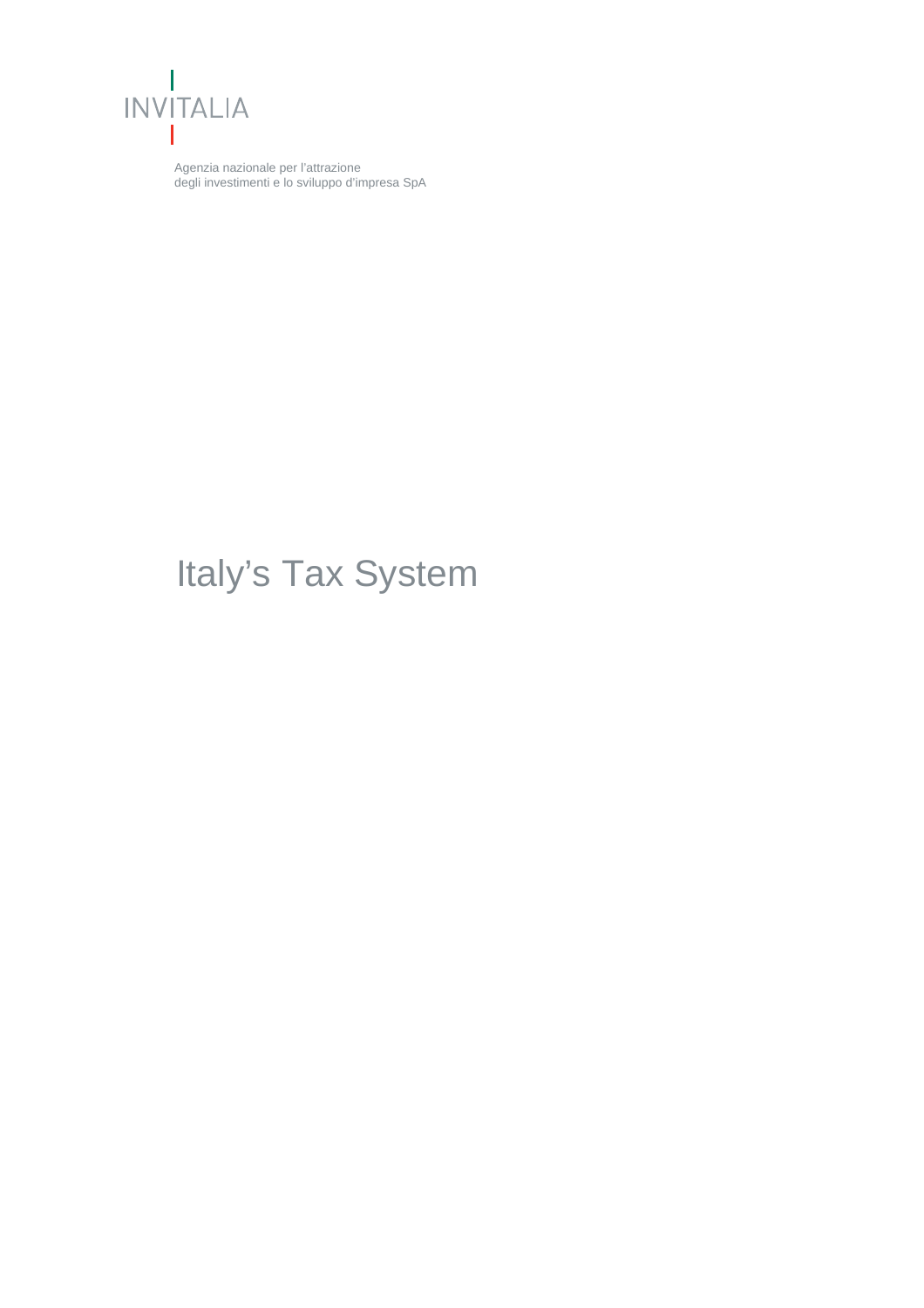

*Invitalia is the Italian national agency for inward investments and economic development. Its mission is to promote the country's competitiveness – in particular in the Southern Regions – and support growth in strategic sectors.* 

*Its main objectives are:* 

- *Supporting inward investments*
- *Boosting innovation and growth*
- *Improving the economic opportunities in the Regions.*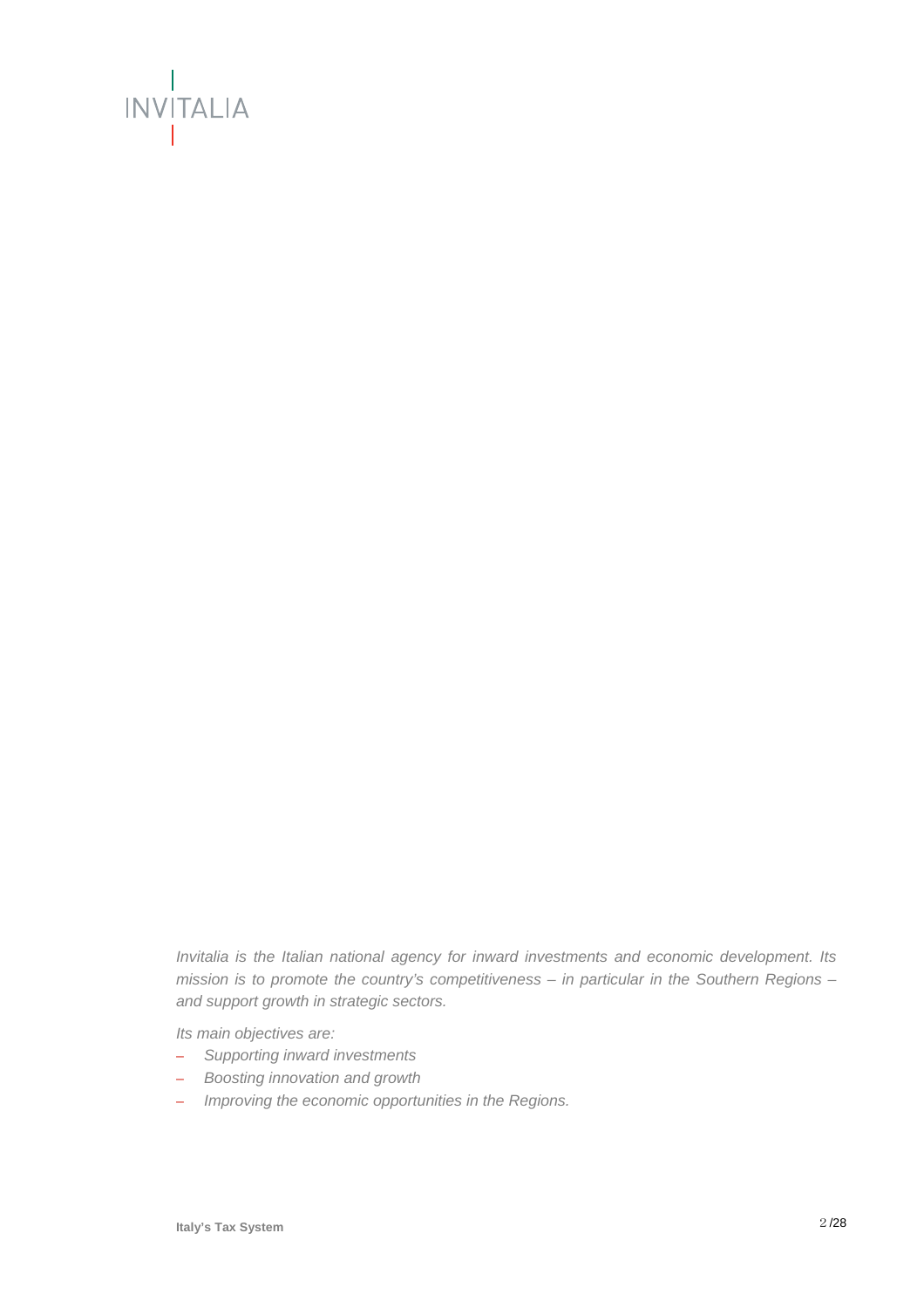

Agenzia nazionale per l'attrazione degli investimenti e lo sviluppo d'impresa SpA

# **Contents**

| Italy's Tax System Reform                                          | $\overline{4}$ |
|--------------------------------------------------------------------|----------------|
| <b>Taxes and Withholdings</b>                                      | $\overline{4}$ |
| <b>Taxation on Corporations Resident in Italy</b>                  | 8              |
| Taxation on Non-Resident Corporations - Permanent Establishment 16 |                |
| <b>International Agreements/Treaties and Community Directives</b>  | 17             |
| <b>Transfer Pricing</b>                                            | 20             |
| <b>Foreign Subsidiaries and Associates</b>                         | 21             |
| <b>Taxpayer Requirements</b>                                       | 22             |
| <b>Audits and Disputes</b>                                         | 23             |
| <b>Taxation of Individuals</b>                                     | 24             |
| <b>International Accounting Standards (IAS)</b>                    | 26             |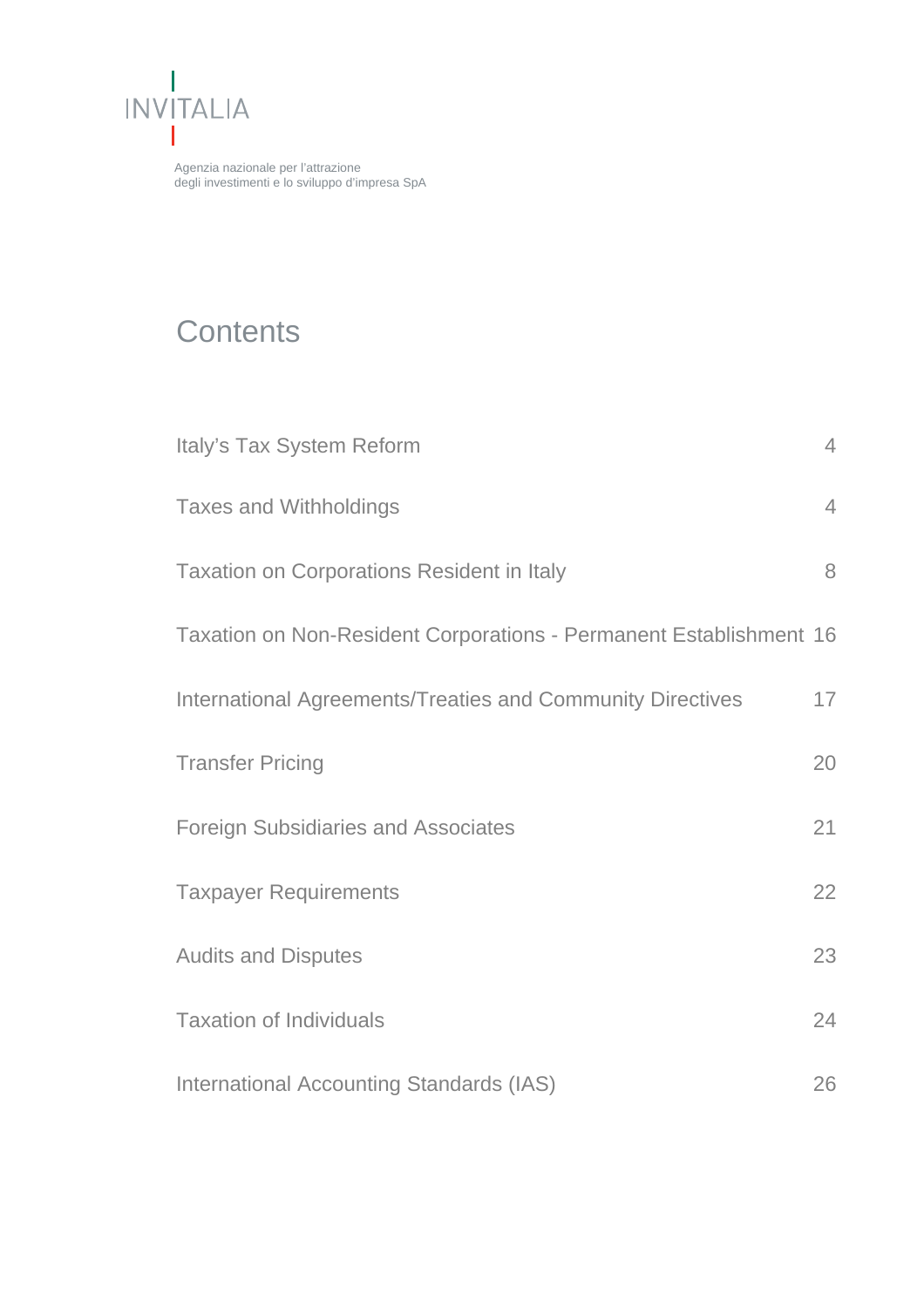

# Italy's Tax System

# **Italy's Tax System Reform**

Italy's corporate taxation system recently underwent a major reform, with subsequent additional amendments.

The main features of the new tax system are:

- Reduction of corporate income tax rate (IRES) to 27.50%
- Partial exemption (95%) of capital gains on the sale of equity investments in companies registered either in Italy or abroad (so-called "Participation Exemption")
- Abolition of tax credit system for dividends and introduction of partial tax exemption (95%) of dividends from equity investments in companies registered either in Italy or abroad
- Introduction of a ceiling on the interest expense deductibility equal to 30% of the gross operating income of industrial or commercial companies
- Introduction of a ceiling on interest expense deductibility for financial companies (96%)
- Introduction of a group taxation mechanism under which Italian and foreign companies belonging to the same group may compute a single taxable income for the parent company resident in Italy
- Tax exemption of capital gains reinvested in start-ups.

#### **Taxes and Withholdings**

**Direct Taxes** 

**Individual Income Tax (IRPEF)**

Individual Income Tax (IRPEF) is governed by Italy's Income Tax Consolidated Text (Testo Unico delle Imposte sui Redditi – TUIR). Individuals resident in Italy for tax purposes are subject to IRPEF on income earned either in Italy and abroad.

Individuals not resident in Italy for tax purposes are subject to IRPEF only on income earned in Italy. Taxable income is taxed at progressive rates currently ranging between 23% and 43%.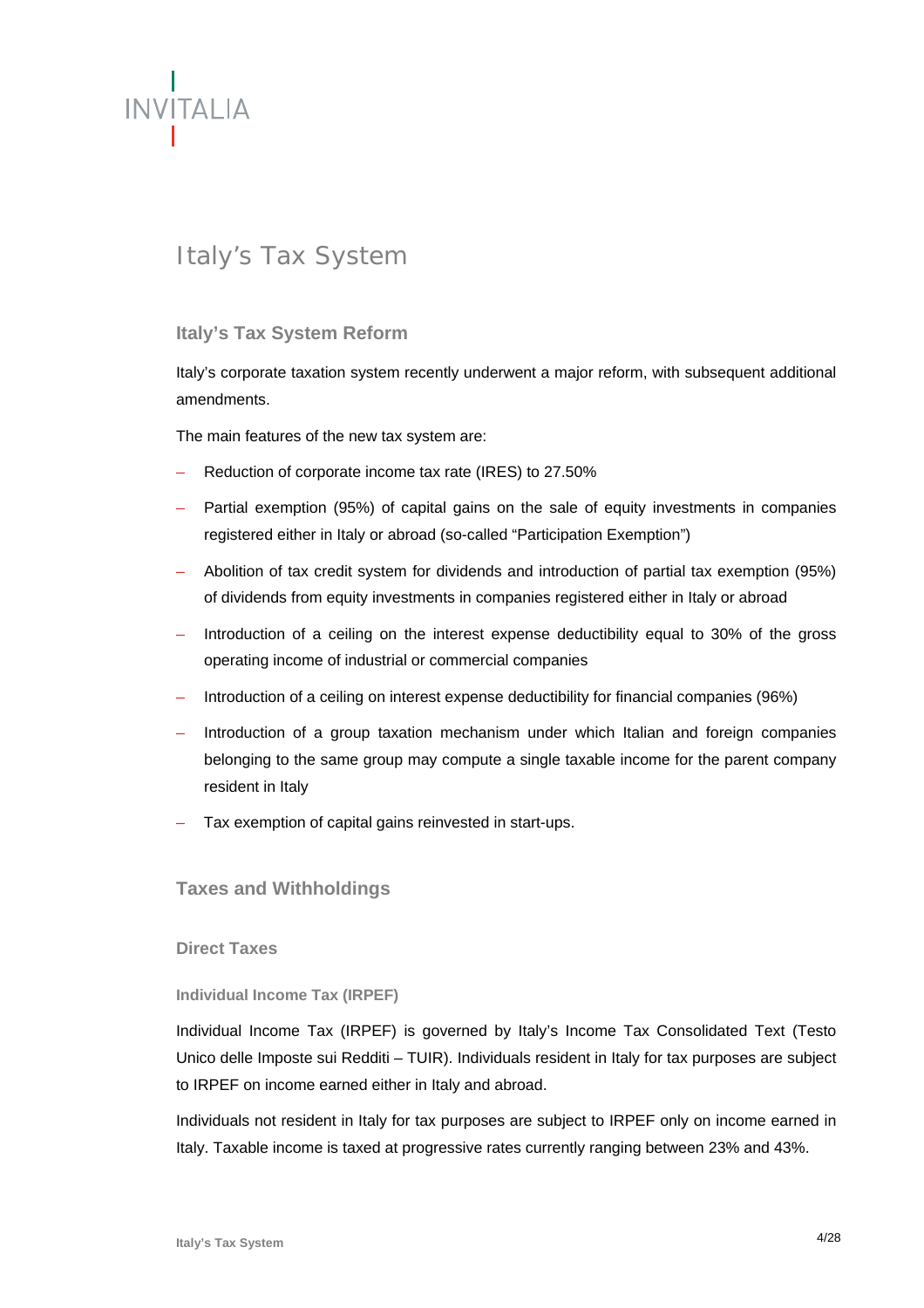

#### **Corporate Income Tax (IRES)**

Corporate Income Tax (IRES) is also governed by TUIR. Companies resident in Italy for - IRES tax purposes are subject to IRES for income earned in Italy and abroad. Companies not resident in Italy for tax purposes are subject to IRES only for income earned in Italy. Taxable income is taxed at a 27.50% rate.

#### **The Regional Business Tax (IRAP)**

The Regional Business Tax (IRAP) is a local tax levied on the value of production generated in each tax period in Italian Regions by subjects engaged in business activities.

Non-resident companies are subject to IRAP only on the value of production generated by permanent establishments in Italian territory.

#### **Indirect Taxes**

#### **Value Added Tax (VAT)**

Italian rules governing Value Added Tax (VAT - IVA) comply with the relevant Community directives. In principle, the system is designed so as to ensure such tax is only paid by final consumers, as businesses can generally deduct VAT paid at intermediate stages of production. VAT is generally levied on each sale of goods and/or services carried out in Italian territory. The ordinary VAT rate is 21%.

#### **Registration fees and other property transfer duties**

Registration fees are levied on specific written instruments made in Italy or written instruments made abroad whereby they regard the transfer of real property or enterprises located in Italian territory. The tax base and applicable rate vary in relation to the type of instrument and the parties involved.

Property transfers are also subject to other duties (namely: imposta ipotecaria and imposta catastale), due in respect of the formalities associated with the registration and/or transfers in public real estate/cadastral registers.

Registration fees and other property transfer duties are either fixed (€168.00) or proportional to the value of the asset being transferred – i.e. 3% - 15% rates for registration fees depending on the instruments or assets involved; 2% for imposta ipotecaria, and 1% for imposta catastaria.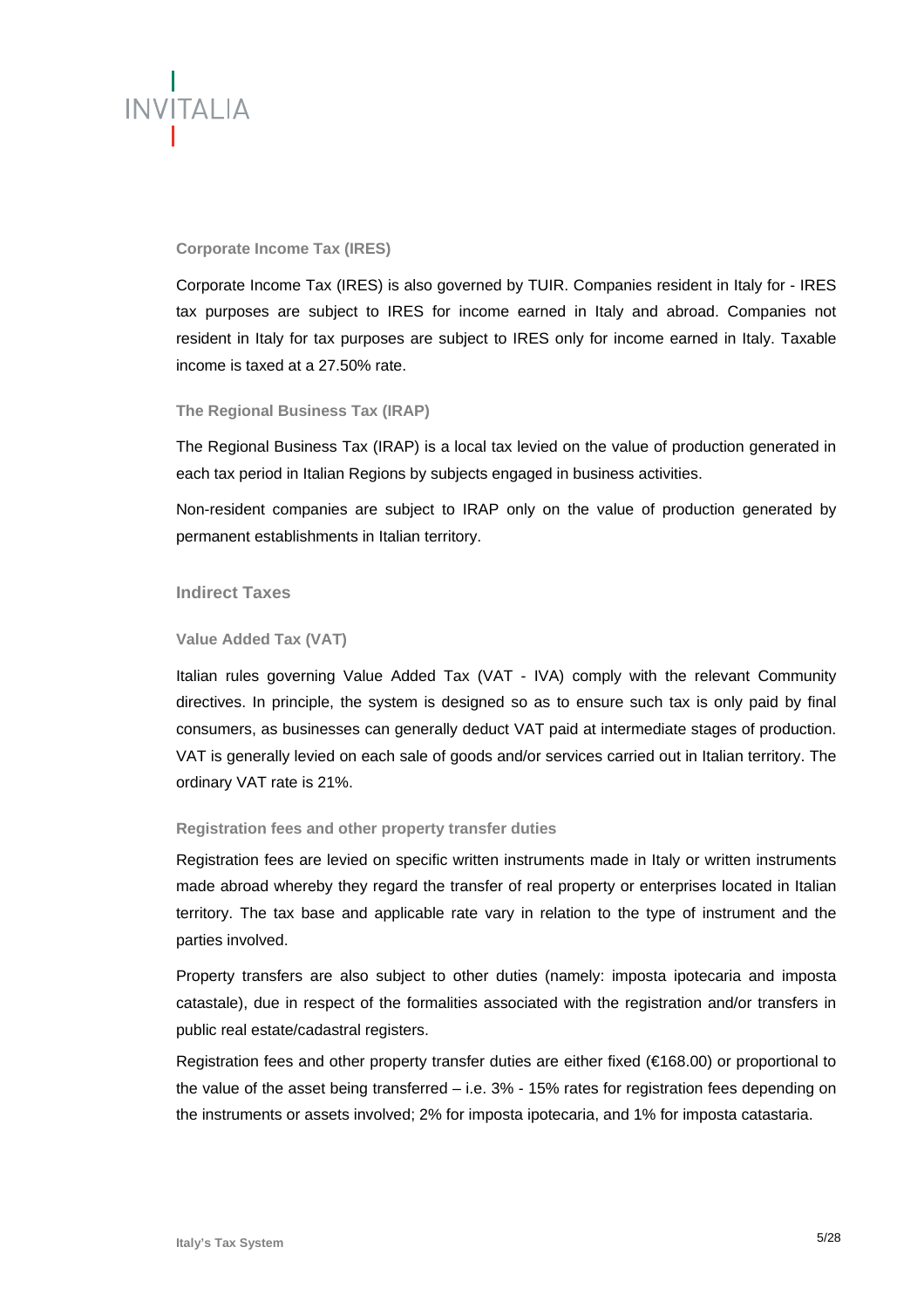

#### **Municipal Property Tax - ICI**

Municipal Property Tax is annually due from owners and holders (resident in Italy or abroad) of real rights in immovable property located in Italian territory, with the exception of households' primary residence. The tax base is equal to the value in the relevant property registers, stemming from the imputed property income multiplied by a given coefficient. The rate is set by each municipality within a range varying between 0.4% and 0.7%.

#### **Inheritance Tax**

Inheritance Tax is applied to transfers of assets or rights as a result of death (with the exception of transfer of Italian government securities, receivables from the Italian State, or units in investment funds in the amount of any Italian government securities held). Inheritance Tax is levied on the value of the individual shares assigned to each heir at a rate varying between 4% and 8%.

#### **Donor's Tax**

Donor's Tax is applied to transfers of assets or rights as a result of donations or other gratuitous transfers, and to establishment of restrictions on intended use.

Donor's Tax is levied on the value of individual shares assigned to each beneficiary at a rate varying between 4% and 8%.

In the case of immovable property, the imposta ipotecaria (2%) and the imposta catastale (1%) are due in addition to inheritance or donor's tax, without prejudice to the benefits applicable to primary residences.

Transfers of enterprises or controlling stakes in enterprises to descendants or spouses are exempt from inheritance or donor's tax. The beneficiary is required to continue the business activity or retain control for five years from the transfer date.

#### **Withholding Taxes**

The three main withholding taxes are levied on dividends, interest and royalties.

#### **Withholding Taxes on Dividends**

Dividends distributed by Italian or non resident companies received by individuals outside the scope of a business activity are subject to a 12.5% withholding tax in settlement of whereby they concern non-qualifying holdings.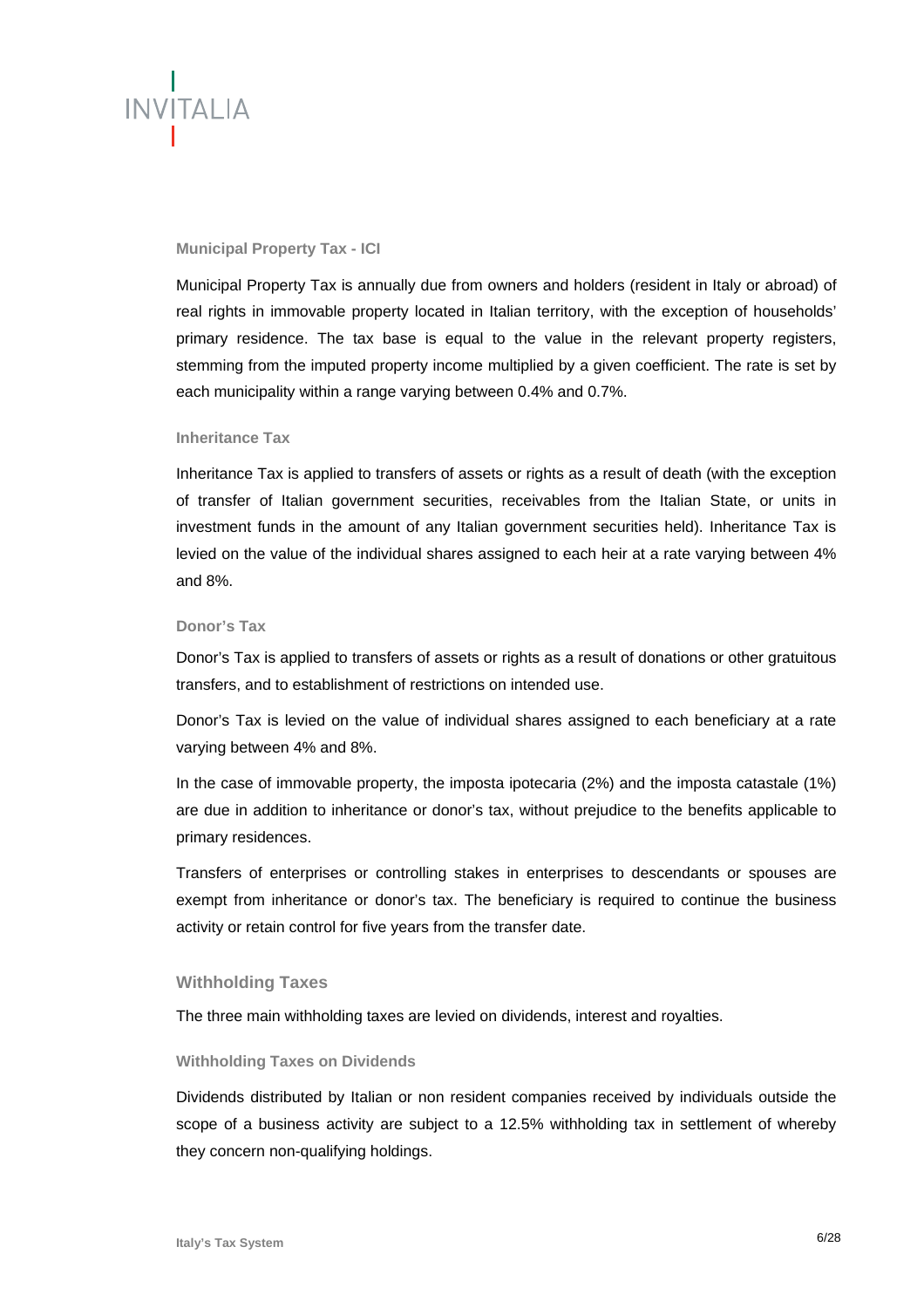

Qualifying holdings consist of shares (other than savings shares) and any other investment in the capital or equity of a company to which are attached voting rights in the ordinary Shareholders' Meeting exceeding 2% or 20%, if the securities are traded on a regulated market, or 5% or 25% in other cases.

Dividends received by individuals outside the scope of a business activity regarding a qualifying holding in Italian companies are not subject to withholding tax, whereas those regarding foreign companies are subject to a 12.50% withholding tax on account for the taxable portion of profit  $$ i.e. 49.72% of the total (with a consequent filing requirement and deduction of any credit for taxes paid abroad), net of any withholding tax applied in the foreign country. In applying the withholding, account is taken of double taxation agreements which could provide for the reduction or elimination of the tax.

Whereby dividends are distributed by a foreign company resident in a State under a privileged tax regime (tax havens), they shall be subject to taxation in full, unless the taxpayer receives a positive response to an opinion request (interpello) from the Revenue Agency.

Dividends received by parties other than individuals not resident in Italy are generally subject to a 27% withholding tax in settlement (the rate is reduced to 12.5% for dividends paid to holders of savings shares). However, whereby non-resident parties are companies or entities subject to corporate income tax in the countries entered in the so-called white list, the rate is equal to 1.375%.

#### **Withholding Tax on Interest**

In principle, interest on current accounts and deposit accounts with banks, as well as bonds and similar securities, received by persons resident in Italy for tax purposes is subject to a withholding tax of either 27% or 12.5%, generally applied on account (gross interest is included in taxable income and the withholding is deducted from the gross tax). However, whereby the interest is received by residents outside the scope of a business activity, the withholding tax is applied in settlement and interest is not part of the overall taxable income.

Interest on current and deposit accounts, as well as bonds and similar securities, received by non-residents is not subject to any withholding tax, with the exception of persons resident in tax havens, for whom a 12.50% withholding tax applies.

In general, interest on loans is subject to a 12.5% withholding tax on account if received by persons resident in Italy for tax purposes other than persons engaged in the business activity. If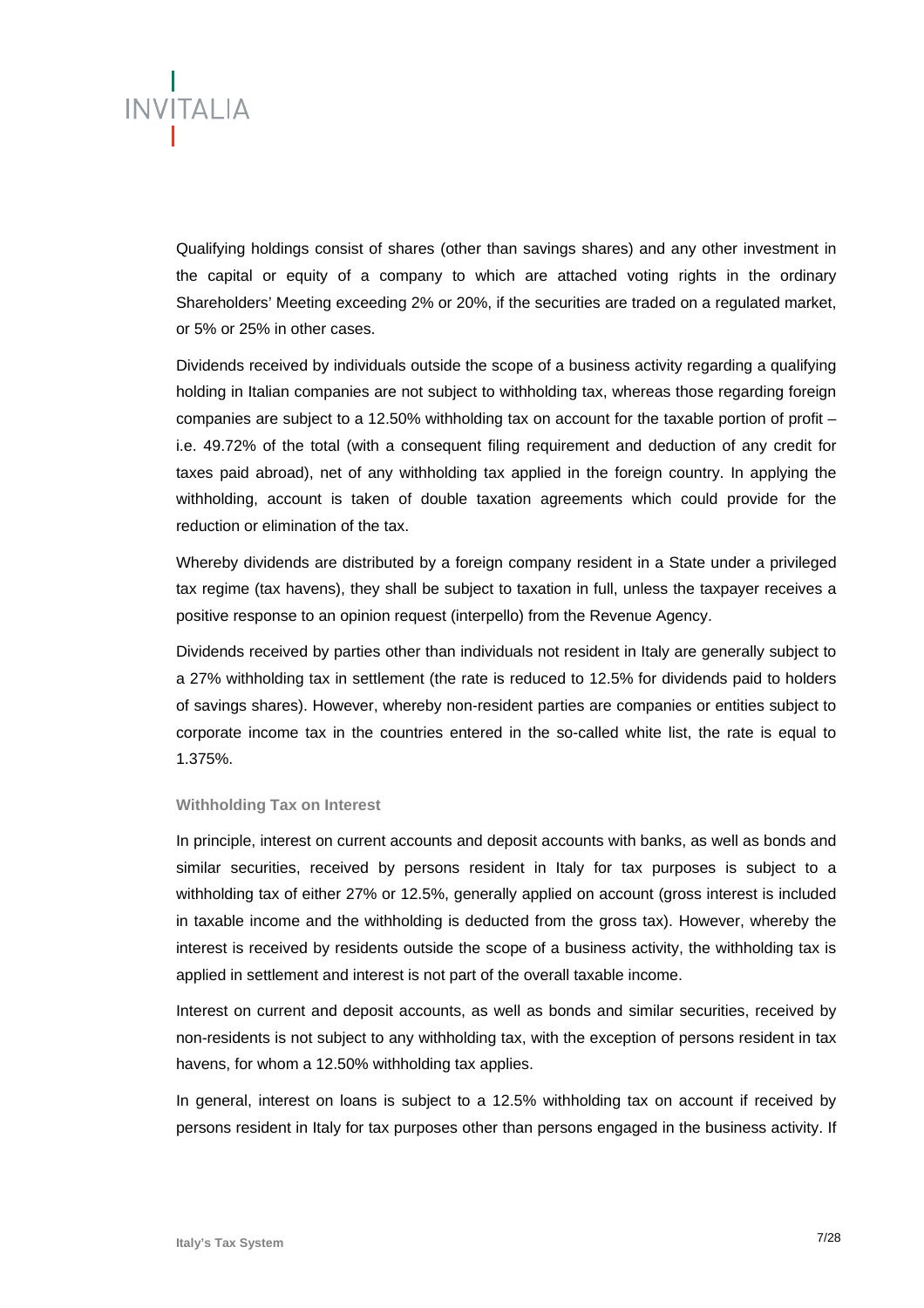

interest is received by persons not resident in Italy for tax purposes, the withholding tax is applied in settlement.

The withholding tax rises to 27% whereby the recipient is resident in a tax haven as identified in ad-hoc ministerial decree.

The withholding tax may be applied at a lower rate if so provided for in any double taxation agreement between Italy and the recipient's residence State.

In compliance with the EU Interest and Royalties Directive, withholding tax is not due on interest paid by companies resident in Italy for tax purposes or by permanent establishments in Italy of companies resident in the European Union to (i) resident companies, or (ii) permanent establishments of companies resident in other Member States of the European Union. In accordance with the Directive, the benefit is applicable if requirements concerning minimum holdings are fully met.

#### **Withholding Tax on Royalties**

Royalties generated in Italy and received by subjects not resident in Italy for tax purposes are subject to a 30% withholding tax in settlement.

In specific cases, the taxable amount is reduced by 25% of total royalties. The withholding may be applied at a lower rate if so provided for in any double taxation agreement<sup>1</sup> between Italy and the recipient's residence State.

In line with the EU Interest and Royalties Directive provisions, withholding tax is not due on royalties paid by companies resident in Italy for tax purposes or by permanent establishments in Italy of companies resident in the European Union to (i) companies resident for tax purposes, or (ii) permanent establishments of companies resident in other Members States of the European Union. In accordance with the Directive, the benefit is applicable if requirements concerning minimum holdings are fully met.

 $1$  ibidem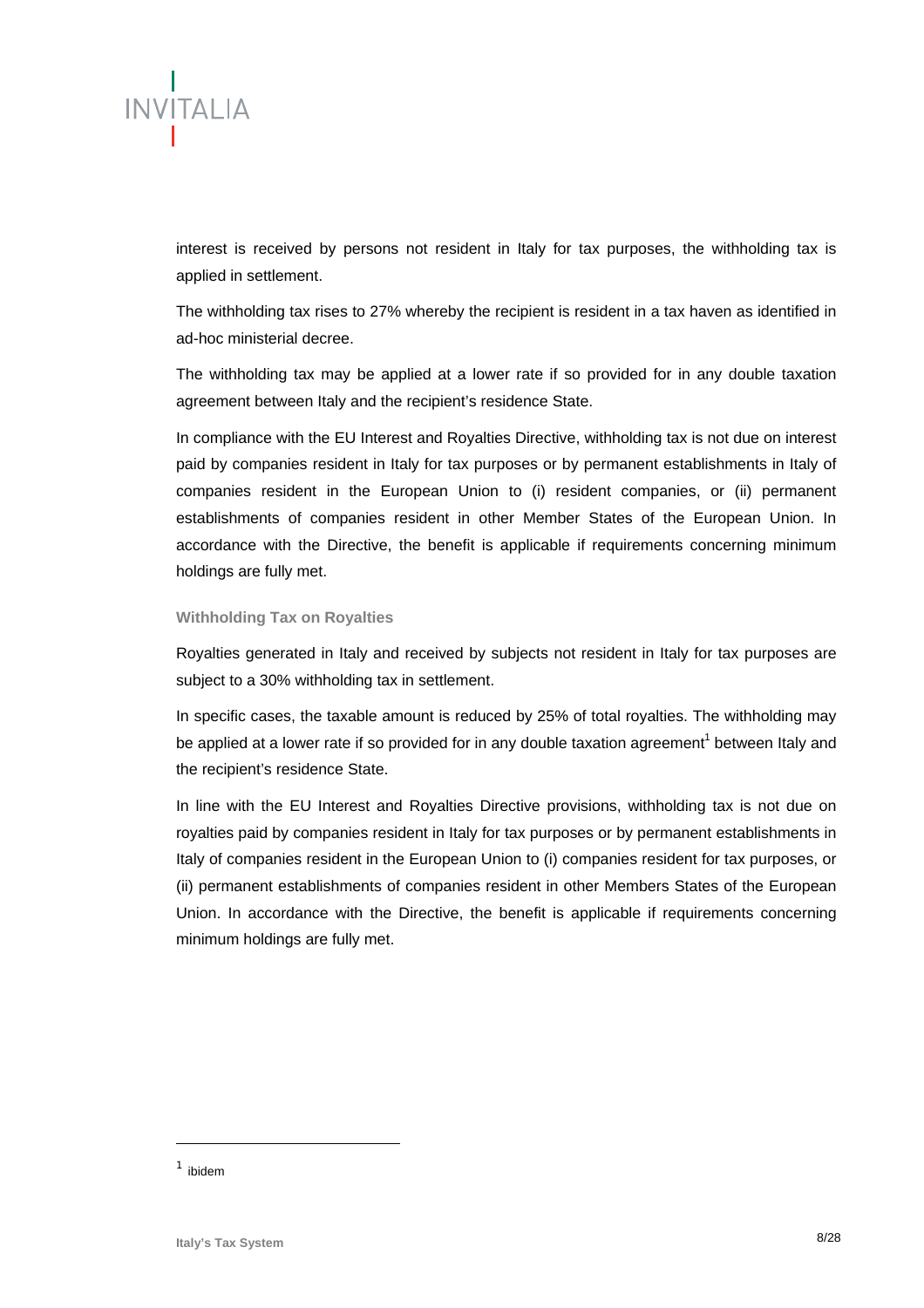

# **Taxation on Corporations Resident in Italy**

**Corporate Income Tax - IRES (Imposta sul Reddito delle Società)** 

**Entities subject to corporate income tax, rate and tax period** 

Corporate Income Tax (IRES) applies both to corporations either resident or not resident in Italy.

Companies resident in Italy for tax purposes are subject to IRES both for income earned in Italy and income earned abroad.

Companies not resident in Italy for tax purposes are subject to IRES only for income earned in Italy.

For tax purposes, the following forms of corporation are considered resident in Italy:

- Società per Azioni (S.p.A.)
- Società a responsabilità limitata (S.r.l.)
- Società in accomandita per azioni (S.a.p.a.).

Also considered Italian residents are foreign companies and entities having their administrative headquarters or their main activities in Italian territory for most of the tax period. In specific circumstances, the administrative headquarters of foreign companies and entities is presumed to be located in Italy in any case.

Partnerships (società in nome collettivo, società in accomandita semplice) are not subject to IRES. The income produced by such entities is usually taxed pursuant to the rules envisaged for Individual Income Tax (IRPEF), with the income being directly attributed to partners on the basis of their percentage holding in the entity.

However, partners may elect to tax such income separately at the same rate envisaged for IRES (27.50%). The option may be exercised on the condition that such income is not distributed (pursuant to ad-hoc ministerial decree establishing the relevant implementation provisions).

For tax purposes, the tax period coincides with the financial year, as established in the Articles of Association or By-Laws. If not otherwise specified, the tax period coincides with the calendar year. The IRES rate is equal to 27.50%.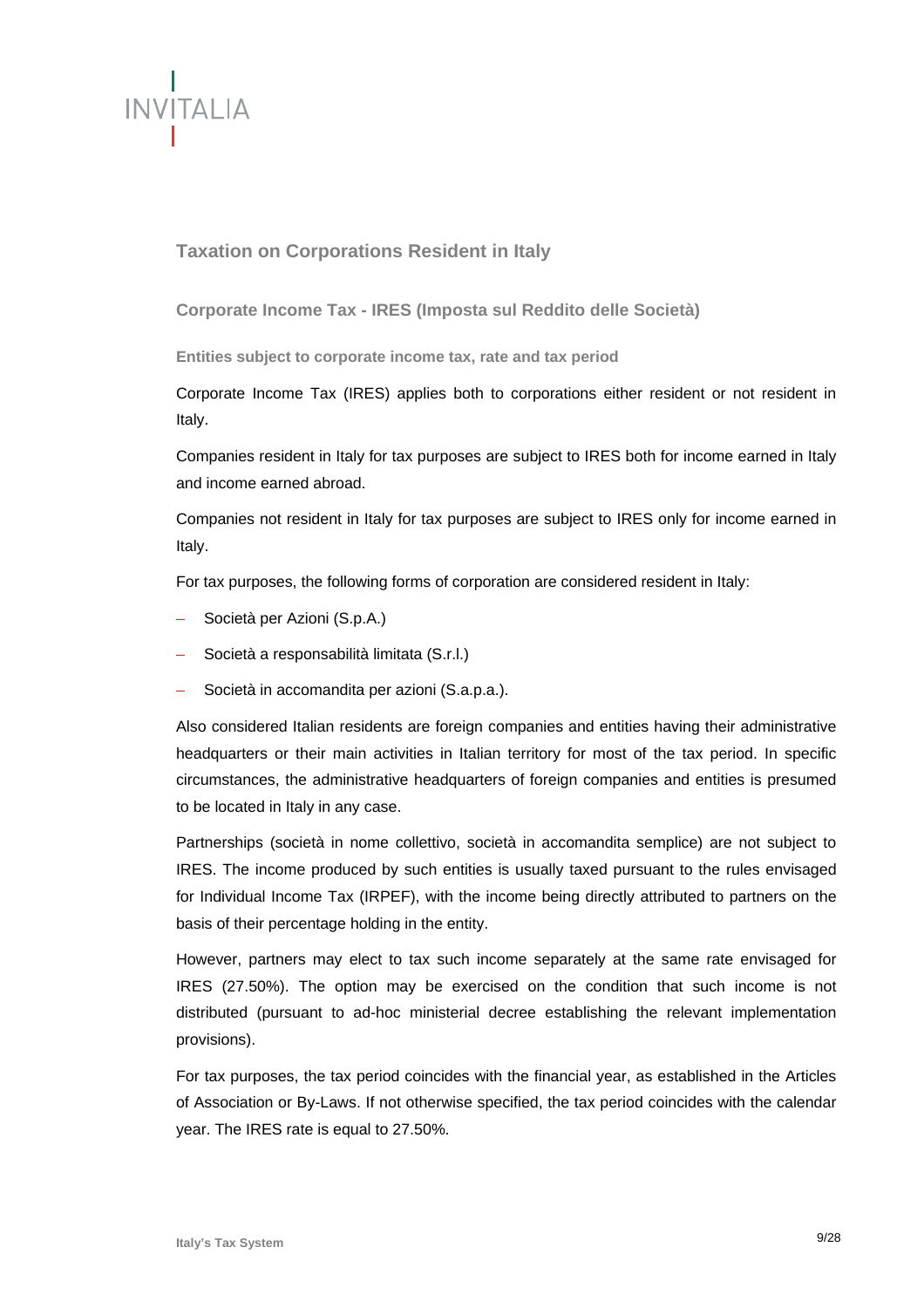# **INVITALIA**

#### **Trusts**

Trusts whose registered office is in Italy and foreign trusts whose administrative headquarters and/or primary business are in Italy, are also subject to IRES.

The headquarters of foreign-registered trusts are presumed to be located in Italy if the trust is established in a country on the black list and:

- At least one of the trustors and at least one of the beneficiaries are resident in Italy for tax purposes; or
- An Italian resident makes a contribution to the trust involving transfer of ownership of immovable property or establishment of restrictions on the intended use of such property.

## **Taxable income**

Taxable income is determined pursuant to TUIR provisions. Generally speaking, all income received by corporations resident in Italy for tax purposes is considered as corporate income (redditi d'impresa), regardless of its nature, and is taxed in accordance with the rules governing its specific category.

Taxable income is composed of net income produced (anywhere) over the tax period, as reported in the income statement, adjusted up or down in accordance with TUIR provisions.

Taxable income does not include exempt income and/or income subject to withholding tax in settlement.

Without prejudice to a number of specific exceptions, the positive and negative components of income are considered on an accruals basis for tax purposes (one exception concerns dividends, included in taxable income on a cash basis). In order to determine taxable income for IRES purposes, it is necessary to distinguish between positive and negative components of income.

#### **Positive components of income**

**Revenues** 

Revenues include proceeds from: a) sale of goods and services whose production or exchange is the business focus; b) sale of raw and ancillary materials and semi-finished goods; c) sale of shares, bonds and similar securities not classified as non-current financial assets.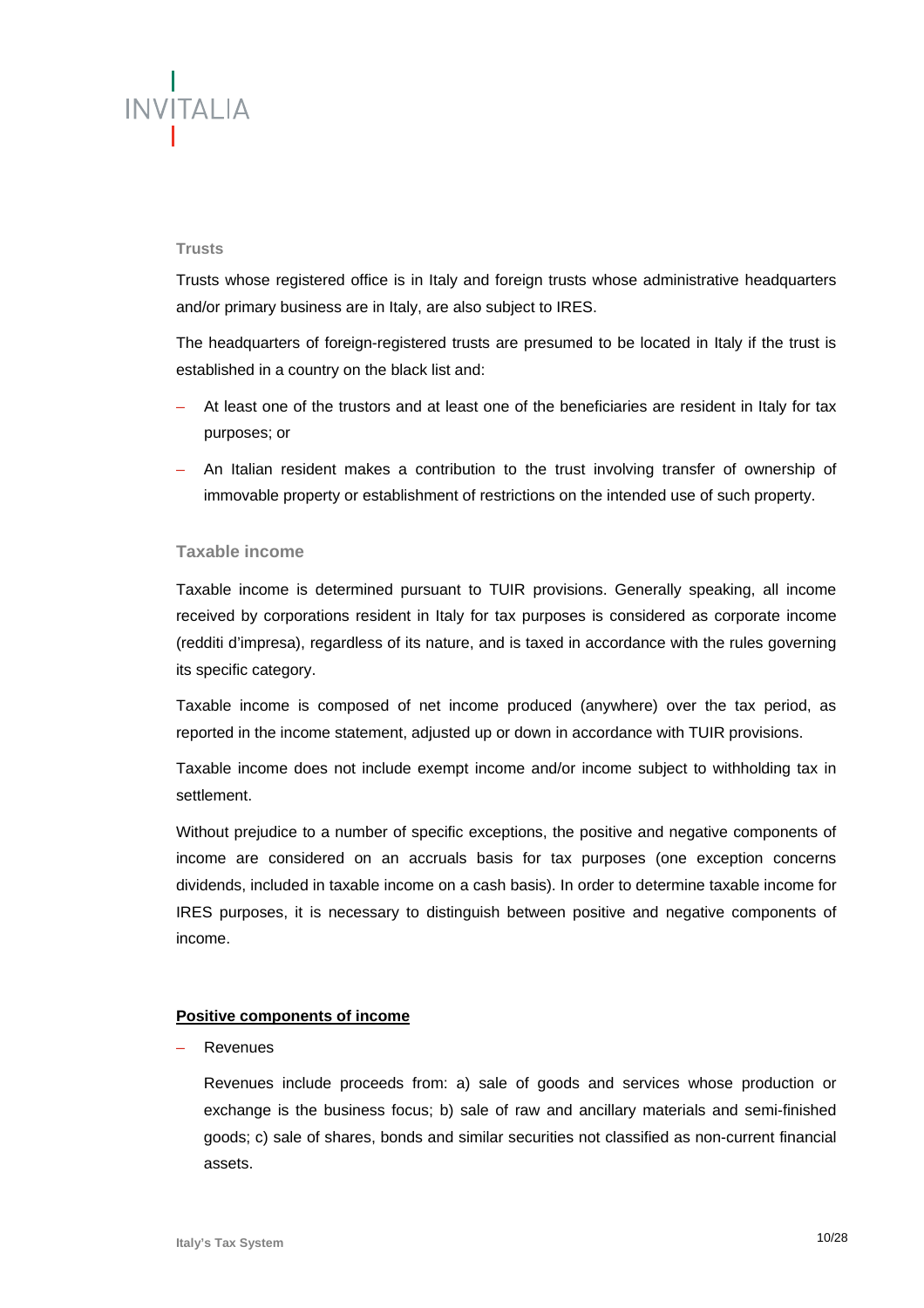

#### – Capital gains

Capital gains include the positive income components generated by the sale of company assets other than revenue-generating assets (typically, capital gains are generated by the sale of non-current assets).

Capital gains are included in taxable income for the tax period in which they are performed or, whereby the assets have been held for at least three years, in equal instalments through five years beginning in the year they are performed.

Such rules also apply to capital gains generated by equity investments (other than those qualifying for participation exemption) recognised under noncurrent financial assets in the last three financial years.

#### **Participation Exemption**

#### *Partial exemption of capital gains on the disposal of equity investments*

95% of capital gains realised by companies resident in Italy for tax purposes on the disposal of equity investments in corporations/partnerships resident in Italy or abroad are IRES-exempt.

Equity investments eligible for such treatment are those classified as non-current financial assets, engaged in commercial activities, held continuously for at least twelve months and resident for tax purposes in a country or territory other than a tax haven (white list countries).

Capital losses, write-downs and expenses related to the disposal of equity investments qualifying for the participation exemption are not deductible.

## *Exemption of capital gains on the disposal of equity investments reinvested in start-ups*

Capital gains earned by resident individuals and non-residents of any nature on the disposal of equity investments in partnerships and corporations established no more than seven years earlier and held for at least three years do not form part of taxable income whereby they are reinvested in companies engaged in the same business within two years of their performance.

#### *Partial exemption of dividends*

Dividends received from corporations resident for tax purposes in Italy or a State or territory other than a tax haven are excluded from taxable income for IRES purposes in the amount of 95%.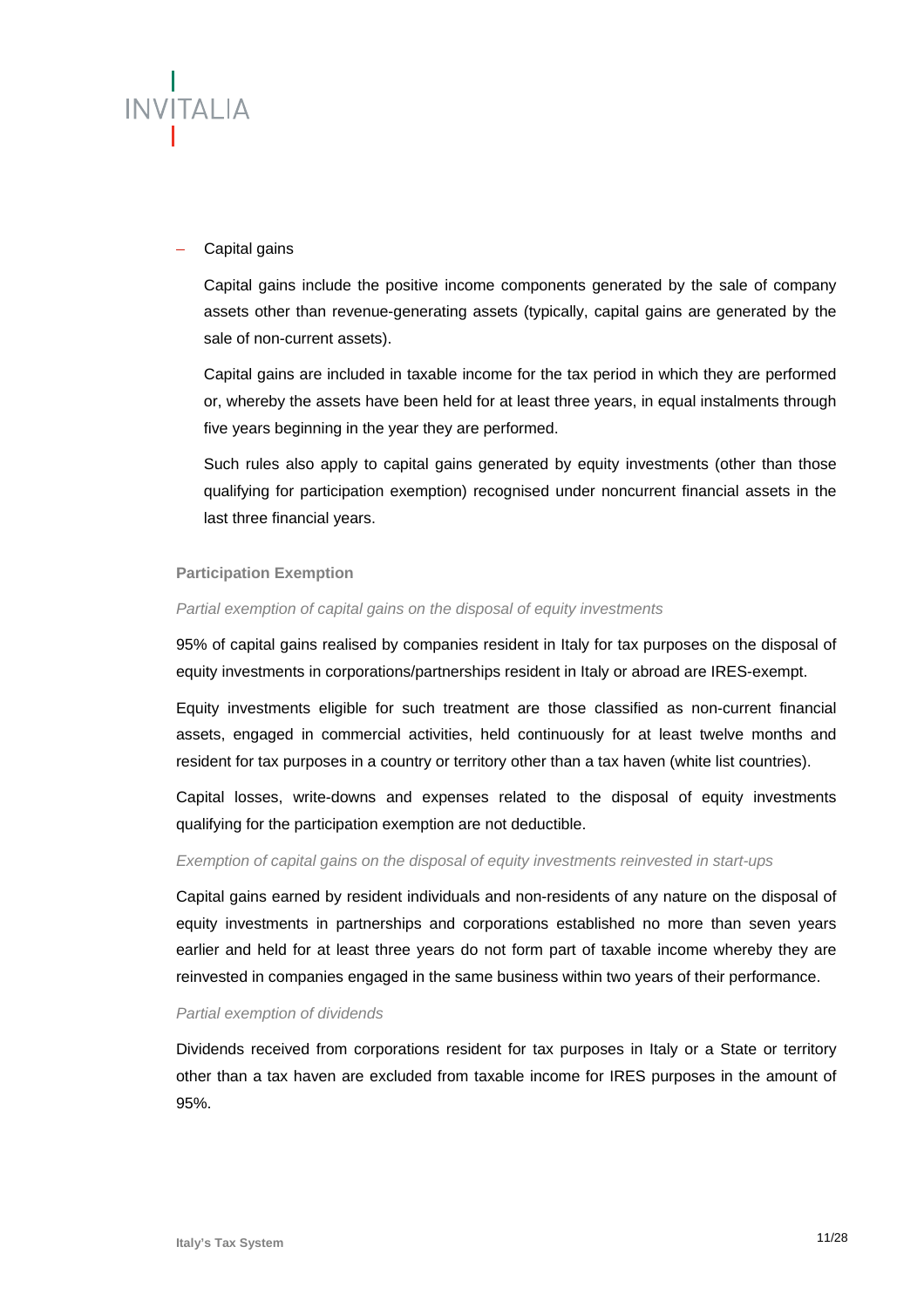

#### **Negative components of income**

In general, negative components of income (costs and expenses) can be deducted from taxable income as long as they:

- Are related to the business, i.e. contribute to producing taxable income
- Are acknowledged in the income statement.

Costs and expenses generally related to the production of exempt income and taxable income can be deducted in an amount corresponding to the ratio of taxable revenues to total revenues.

#### *Interest – Deductibility ceiling*

Industrial and commercial companies can fully deduct interest expense and similar charges (not capitalised in the cost of assets) in an amount equal to interest income and similar revenues. The excess may be deducted up to a ceiling of 30% of Gross Operating Profit – GOP (Risultato Operativo Lordo - ROL). GOP (ROL) is equal to the difference between item A (Production Value ) and item B (Production Costs) in the income statement, increased by depreciation and amortisation of property, plant and equipment, and intangible assets and lease payments.

Interest expense that cannot be deducted (due to limit exceeding) can be carried forward to subsequent tax periods if and to the extent in which the amount of interest expense and similar charges for such periods is less than 30% of GOP (ROL).

As from 1 January 2010, the GOP (ROL) portion not used in a given tax period as it exceeds interest expense may be carried forward to increase GOP (ROL) in subsequent years.

Specific rules apply in the case of companies participating in the consolidated taxation mechanism.

A 96% ceiling on interest expense deductibility was also introduced for financial companies.

#### **Tax losses, withholding taxes and tax credits**

#### *Tax losses*

Tax loss arising during a given tax period will be calculated as a reduction equal to 80% of taxable income for each following tax period with no time limit.

Tax losses occurred in the first three tax periods since the creation of the company will be calculated as a reduction equal to 100% of taxable income for each future tax period with no time limit.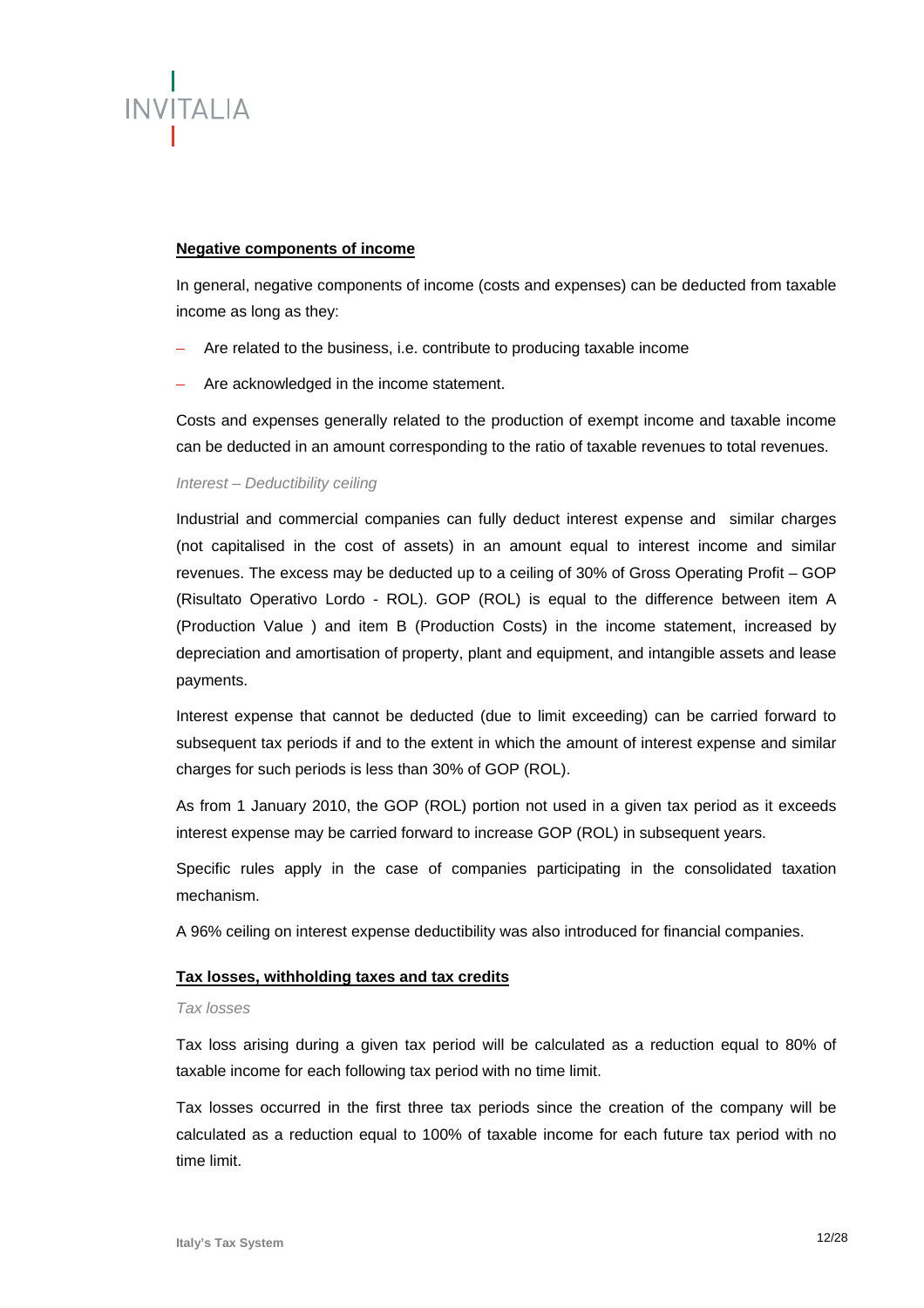

#### *Withholding taxes*

Income received by corporations resident in Italy for tax purposes are subject to withholding tax in a limited number of situations (e.g. interest on current and deposit accounts, interest on specific bonds and similar securities).

Dividends and royalties are not subject to withholding tax.

Withholdings on income received by companies resident for tax purposes in Italy are generally made on account, and thus represent an advance payment of IRES. Income subject to withholding tax is included in the recipient's taxable income, and withholdings are subsequently deducted from gross IRES.

#### *Credits for taxes paid abroad*

If taxable income includes income earned abroad, corporations resident in Italy for tax purposes are entitled to deduct any tax effectively paid on such income abroad from their gross IRES liability.

Tax credit for paid taxes is equal to the lesser of:

- Tax paid abroad
- Portion of Italian tax related to the income earned abroad (on the basis of the foreign income ratio to overall gross income).

A number of double taxation agreements introduced by Italy grant specified tax credit to individuals resident in Italy for tax purposes, even whereby the tax levied in their origin State is less than the credit, or no taxes are levied at all.

#### **Taxation on a consolidated basis**

Companies resident in Italy for tax purposes belonging to the same group may elect to adopt the consolidated taxation mechanism.

Under such mechanism, the subsidiaries' income is attributed to the parent company.

Exercising the consolidated taxation option therefore involves calculating a single taxable income for the entire group, represented by the algebraic sum of the companies' net profit or loss included within the consolidation scope.

Regardless of the size of the stake held by the parent company, the consolidation process considers the entire net income of subsidiaries.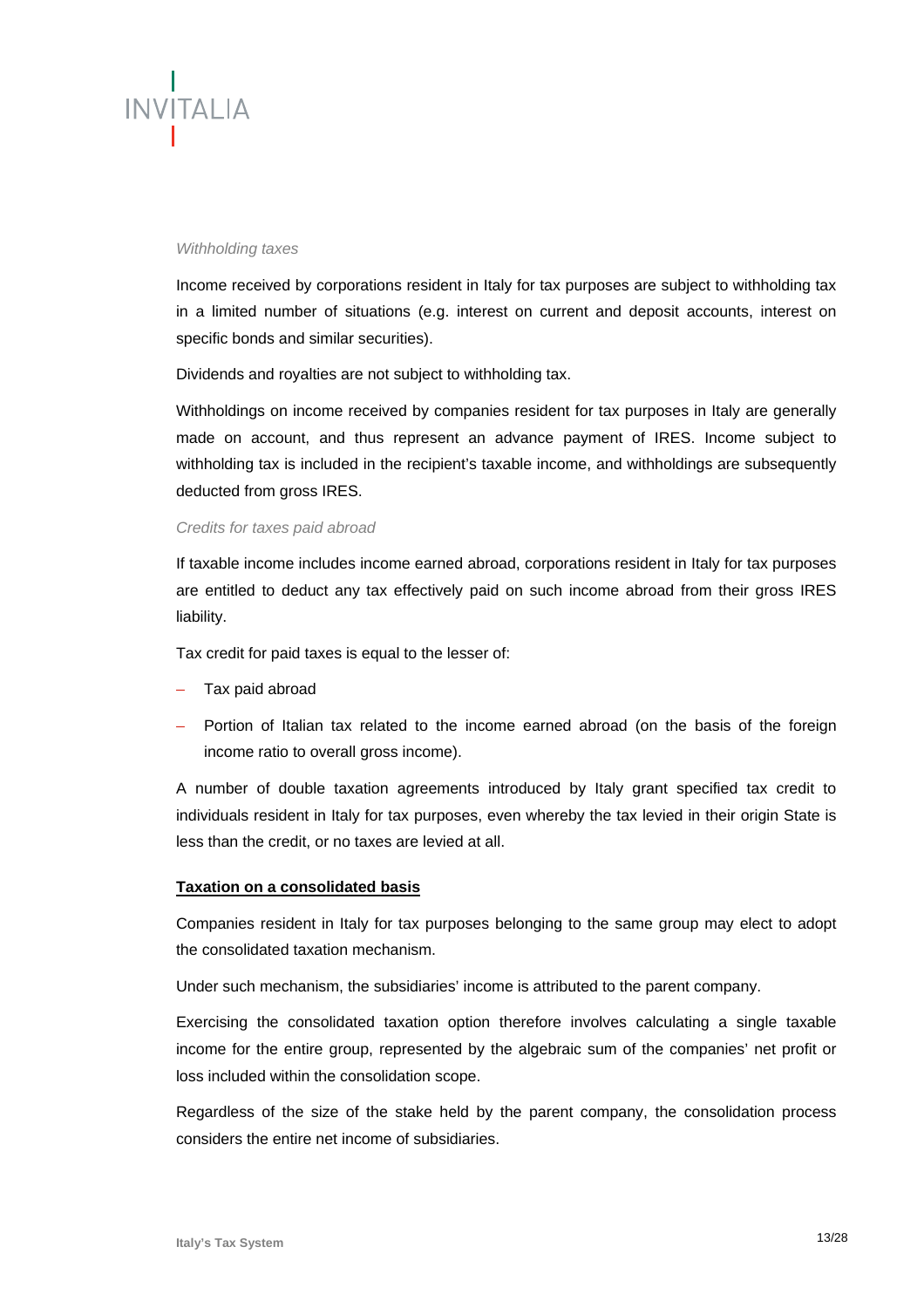

The taxation mechanism enables offsetting the taxable income of some group companies against the tax losses generated by other group companies.

The option of electing consolidated taxation is subject to compliance with a number of conditions, namely:

- The parent company shall be resident in Italy for tax purposes or, if resident abroad, shall be resident in a country with which Italy holds a double taxation agreement. In addition, its holdings in the companies included in the consolidation scope shall be attributable to a permanent establishment in Italy
- Subsidiaries shall be resident in Italy for tax purposes, subject to the ordinary IRES system and not benefiting from any tax rate reduction
- Consolidated companies shall be controlled by their respective parent company. To such end, as from the start of each tax period the parent company shall directly or indirectly hold a majority of voting rights in the ordinary Shareholders' Meetings of the subsidiary, and be directly or indirectly entitled to more than 50% of the subsidiary profits
- The parent company and its subsidiaries shall follow the same financial year (i.e. the same tax period) and shall exercise the option for consolidated taxation jointly.

The option election has duration of three years and may not be revoked.

The consolidated taxation mechanism does not have to be adopted by all subsidiaries.

Group taxable income is determined by the parent company as the algebraic sum of the taxable income of each consolidated company.

Non-deductible interest expense and similar charges attributable to a participant in the consolidated taxation mechanism (i.e. expense exceeding 30% of GOP - ROL) can be used to reduce group taxable income if and to the extent other participants in the consolidated taxation mechanism have not entirely used the available GOP (ROL) for deduction. The rule also applies for any excess carried forward, with the exception of excess generated prior to participation in the consolidated taxation mechanism. To such end, under specific conditions, the GOP (ROL) attributable to the group's foreign companies may also be computed whereby the latter would satisfy the requirements for participation in the consolidated taxation mechanism if resident in Italy.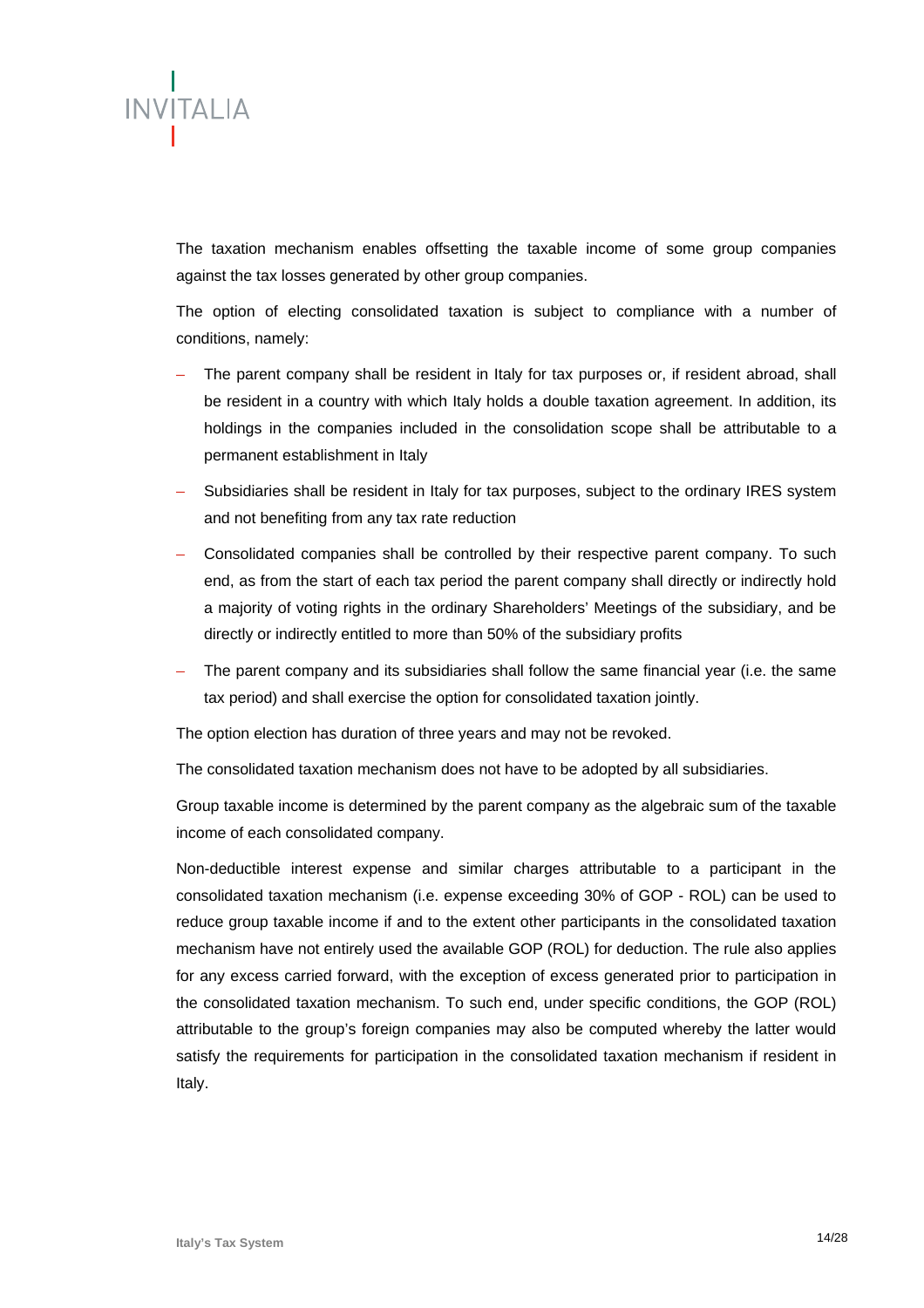

#### **Taxation on a pass-through basis**

Under the rules governing taxation on a pass-through basis (i.e. transparency regime), shareholders of corporations resident in Italy for tax purposes can elect to include the income of the companies in which they own a stake in their own taxable income(s).

More specifically, under the pass-through taxation mechanism, the corporation taxable income is directly attributed to each shareholder in proportion to its holding in the company. The option of electing pass-through taxation may only be exercised if a number of specific conditions have been met, including:

- Shareholders shall be corporations resident in Italy or resident abroad if the latter are not subject to withholding tax at source on dividends
- The percentage holding in profits and voting rights in the Shareholders' Meeting held by each shareholder shall be no less than 10% and no greater than 50%
- The option shall be jointly elected by the company and all its shareholders.

The option election has a three-year duration and may not be revoked.

#### **Regional Business Tax - IRAP (Imposta Regionale sulle Attività Produttive)**

The Regional Business Tax (IRAP) is a local tax levied on the value of production generated in each tax period in Italian Regions by, among others, corporations resident in Italy for tax purposes.

The Reform required the Government to gradually eliminate IRAP by first enabling the gradual deduction of labour costs and other currently non-deductible costs from taxable income as calculated for IRAP purposes.

#### **Taxable income and tax rate**

Taxable income for IRAP purposes is equal to the net value of production generated in each Italian Region and calculated as the difference between the macro-categories A and B (with the exception of a number of items) of the income statement as drawn up on the basis of Italian National Accounting Standards (for entities drawing up their financial statements in accordance with International Accounting Standards - IAS, the corresponding items are considered).

For industrial and commercial enterprises: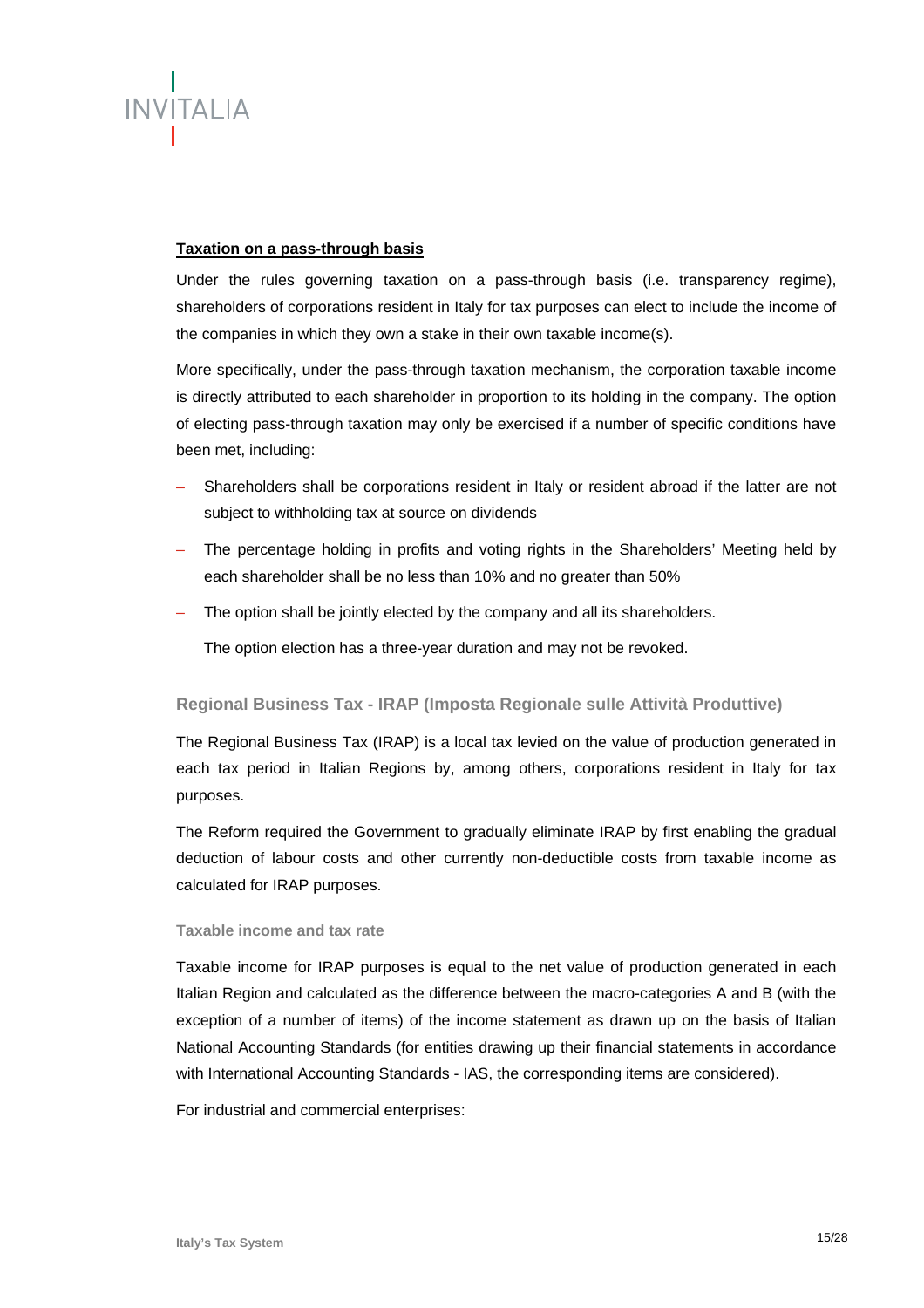

- Positive components include all income, with the exception of: a) capital gains generated by the disposal of companies and equity investments); b) specified extraordinary income components; c) financial income (dividends, interest)
- Negative components include all costs and expenses, with the exception of: a) labour costs (with some exceptions); b) interest and finance charges; c) specified capital losses and negative components of extraordinary income.

10% of IRAP paid in a tax period can be deducted from IRES taxable income, within the upper value of IRAP in that specific fiscal year.

Industrial and commercial companies are subject to an ordinary IRAP rate of 3.9%. Concessionary companies not working in the field of building and managing of motorways and tunnels pay an IRAP rate of 4.2%. Banks and financial companies pay a rate of 4.65%. The rate for insurance companies amounts to 5.9%.

Regions may however change the rate by up to one percentage point for some specific sectors. Whereby the rate is changed by Regions, it is adjusted on the basis of a 0.9176 coefficient.

The production value is considered to be produced in a given Region if the company has a fixed office located in the given Region for at least three months of the tax period. The net value of production is allocated among the Regions in which the company's business is conducted on the basis of labour costs attributable to each Region.

A number of deductions from IRAP taxable income are envisaged for

- New hiring
- Research and development personnel
- Employees hired upon permanent contracts

in order to reduce the so-called "tax wedge", i.e. the difference between the overall cost incurred by the enterprise for employees and the net compensation received by such employees.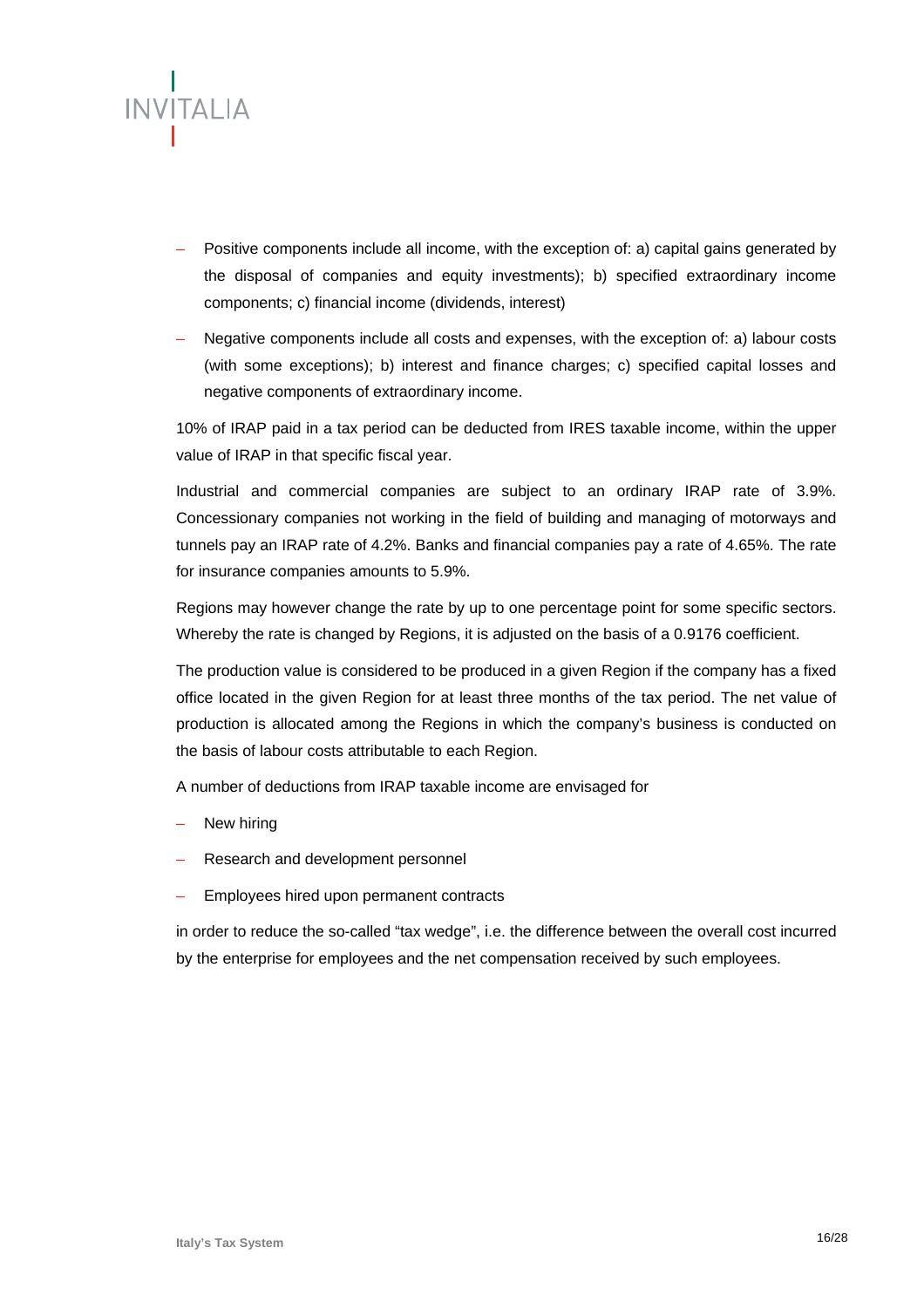

**Taxation on Non-Resident Corporations with Permanent Establishment in Italy** 

#### **Corporate Income Tax (IRES)**

The income earned by companies not resident in Italy for tax purposes through a permanent establishment in the Country is considered as Italian source income and is therefore subject to IRES. Except for a number of specific exceptions, the definition of permanent establishment as per TUIR equals the definition provided by the OECD Model Double Taxation Convention.

In general, comprehensive income produced by non-resident companies through permanent establishment in Italy shall be calculated on the basis of a specific income statement for the permanent establishment operations, pursuant to the same rules governing the accounts of companies resident in Italy for tax purposes.

However, for permanent establishments in Italy of non-resident companies, a number of components of income generated in Italy and directly received by the foreign company (i.e. without permanent establishment participation) are nevertheless included in the taxable income of the permanent establishment (socalled "force of attraction" of the permanent establishment).

More specifically, the "force of attraction" operates for:

- Capital gains and losses of assets associated with commercial activities conducted in Italian territory
- Profits distributed by corporations and entities resident in Italy for tax purposes
- Capital gains on the disposal of assets located in Italy and equity investments in companies resident in Italy for tax purposes.

Generally speaking, the force of attraction of the permanent establishment does not operate whereby the foreign company is resident, for tax purposes, in a Country with which Italy holds a double taxation treaty or agreement. In this case, the income attributable to the permanent establishment is solely limited to the corporate income actually produced by that given establishment.

#### **Regional Business Tax (IRAP)**

Non-resident companies are subject to IRAP only on the value of production generated by permanent establishments located in Italian territory. The value of production is calculated in accordance with the same rules applied to resident companies.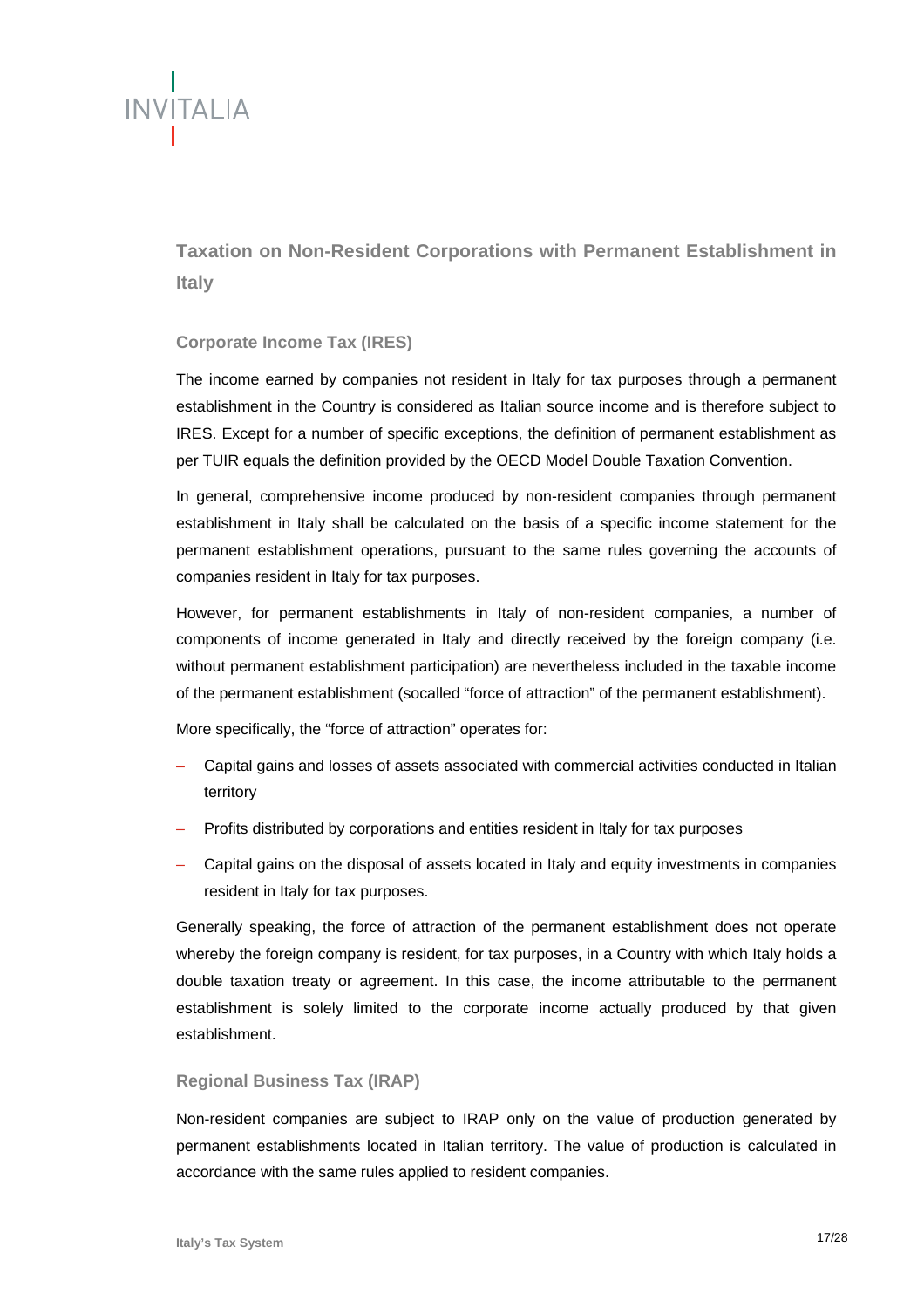# **INVITALIA**

## **Branch Tax**

Italian tax legislation does not establish any additional tax on the repatriation of income earned by non-resident companies through permanent establishments in Italy.

# **International Agreements/Treaties and Community Directives**

Italy has established agreements/treaties with the following countries to avoid double taxation:

| <b>Double Taxation Agreements and Treaties</b> |               |                  |                            |  |
|------------------------------------------------|---------------|------------------|----------------------------|--|
| Albania                                        | Ethiopia      | Malta            | <b>United States</b>       |  |
| Algeria                                        | Philippines   | Morocco          | South Africa               |  |
| Argentina                                      | Finland       | <b>Mauritius</b> | Sweden                     |  |
| Australia                                      | France        | Mexico           | Switzerland                |  |
| Austria                                        | Georgia       | Mozambique       | Tanzania                   |  |
| Bangladesh                                     | Ghana         | Norway           | Thailand                   |  |
| <b>Belgium</b>                                 | Germany       | New Zealand      | <b>Trinidad and Tobago</b> |  |
| <b>Brazil</b>                                  | Japan         | Oman             | Tunisia                    |  |
| <b>Bulgaria</b>                                | Greece        | Netherlands      | Turkey                     |  |
| Canada                                         | India         | Macedonia        | Spain                      |  |
| Czechoslovakia*                                | Indonesia     | Malaysia         | Sri Lanka                  |  |
| China**                                        | Ireland       | Pakistan         | Ukraine                    |  |
| Cyprus                                         | Israel        | Poland           | Uganda                     |  |
| South Korea                                    | Yugoslavia*** | Portugal         | Hungary                    |  |
| Ivory Coast                                    | Kazakhstan    | United Kingdom   | Soviet Union ****          |  |
| Denmark                                        | Kuwait        | Romania          | Uzbekistan                 |  |
| Ecuador                                        | Lithuania     | Russia           | Venezuela                  |  |
| Egypt                                          | Luxembourg    | Senegal          | Vietnam                    |  |
| <b>United Arab Emirates</b>                    | Latvia        | Syria            | Zambia                     |  |
| Estonia                                        | Island        | Singapore        |                            |  |

**\*** The agreement between Italy and Czechoslovakia applies to the Czech Republic and the Slovak Republic.

\*\* The agreement between Italy and China does not apply to Hong Kong or Macao.

\*\*\* The agreements between Italy and Yugoslavia apply to Serbia and Montenegro, Croatia, Slovenia and Bosnia Herzegovina.

\*\*\*\* The agreement between Italy and the Soviet Union applies to the following countries: Belarus, Moldova, Armenia, Azerbaijan, Kyrghyzstan, Tajikistan and Turkmenistan.

Such agreements/treaties generally establish more favourable tax treatment for subjects not resident in Italy than would normally apply under domestic legislation.

Most of the above agreements/treaties are based on the OECD Model Double Taxation Convention.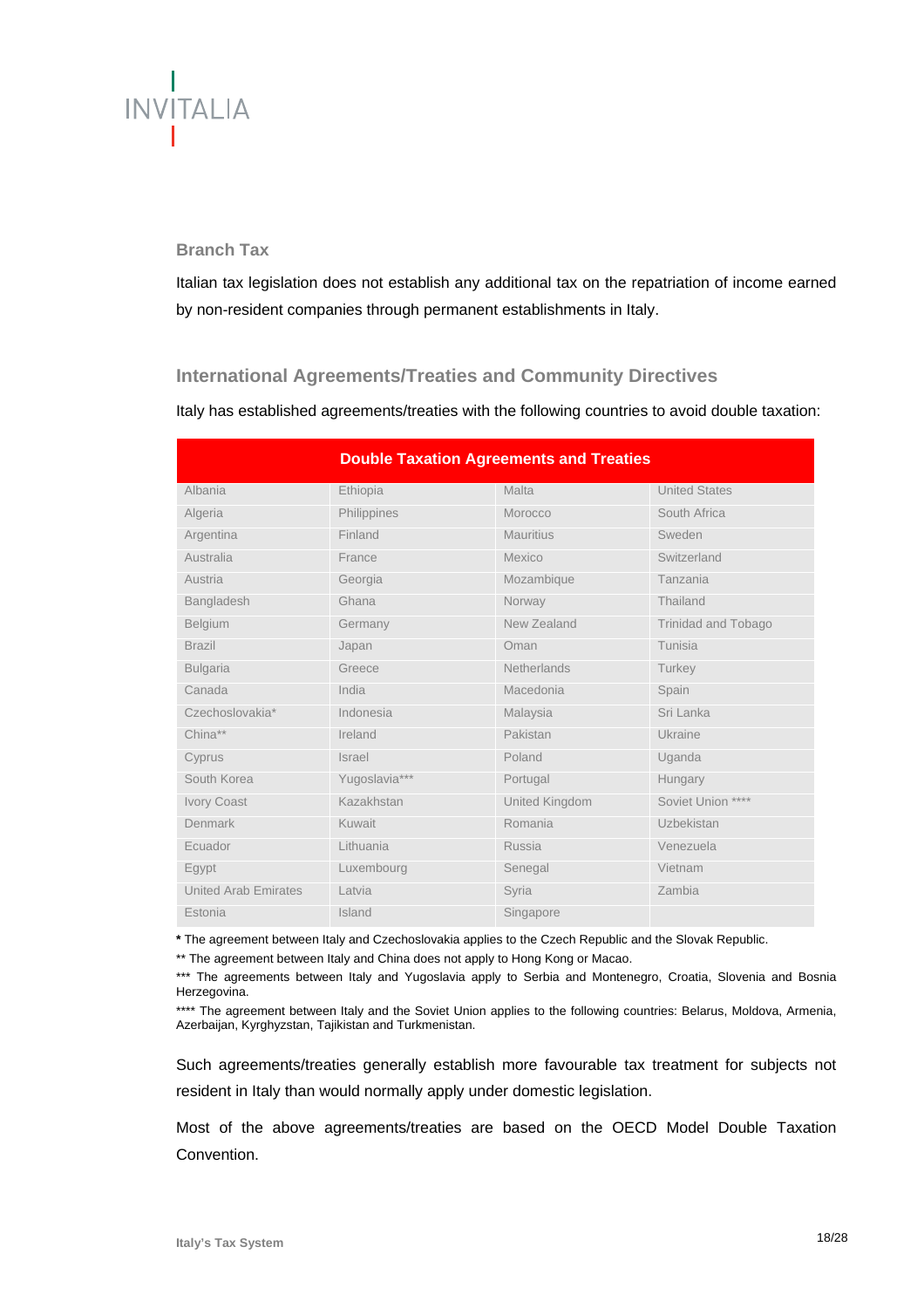

# **The EU Parent-Subsidiary Directive**

Italy has transposed the provisions of the EU "Parent-Subsidiary Directive", intended to prevent double taxation of the profits produced by companies resident in a given EU Member State for tax purposes (subsidiary companies) and distributed to companies resident in another EU Member State for tax purposes (parent companies).

Under the new rules governing dividend taxation, dividends received by parent companies resident in Italy for tax purposes are IRES-exempt in the amount of 95%, regardless of the percentage holding in the subsidiary and period for which the investment is held.

Under specific circumstances, dividends received by a parent company resident in another EU Member State are exempt from withholding tax or are entitled to reimbursement of any withholding applied.

The parent company is eligible for exemption, whereby it inter alia holds a direct shareholding in a subsidiary resident in Italy for tax purposes equal at least to 10% for dividend distributions.

Witholding exemption is granted whereby the minimum shareholding in the Italian subsidiary has been held without interruption for at least one year as of the dividend payment date. Alternatively, the parent company may request reimbursement of the paid witholding tax once the minimum holding period has elapsed.

#### **The EU Merger Directive**

Italy has transposed the provisions of the EU Directive on a common system of taxation on mergers, divisions, transfer of assets and exchanges of shares among companies resident for tax purposes in different EU Member States.

In line with the Directive provisions, Italy's tax law governs the conditions under which the tax neutrality envisaged for such restructuring operations shall apply.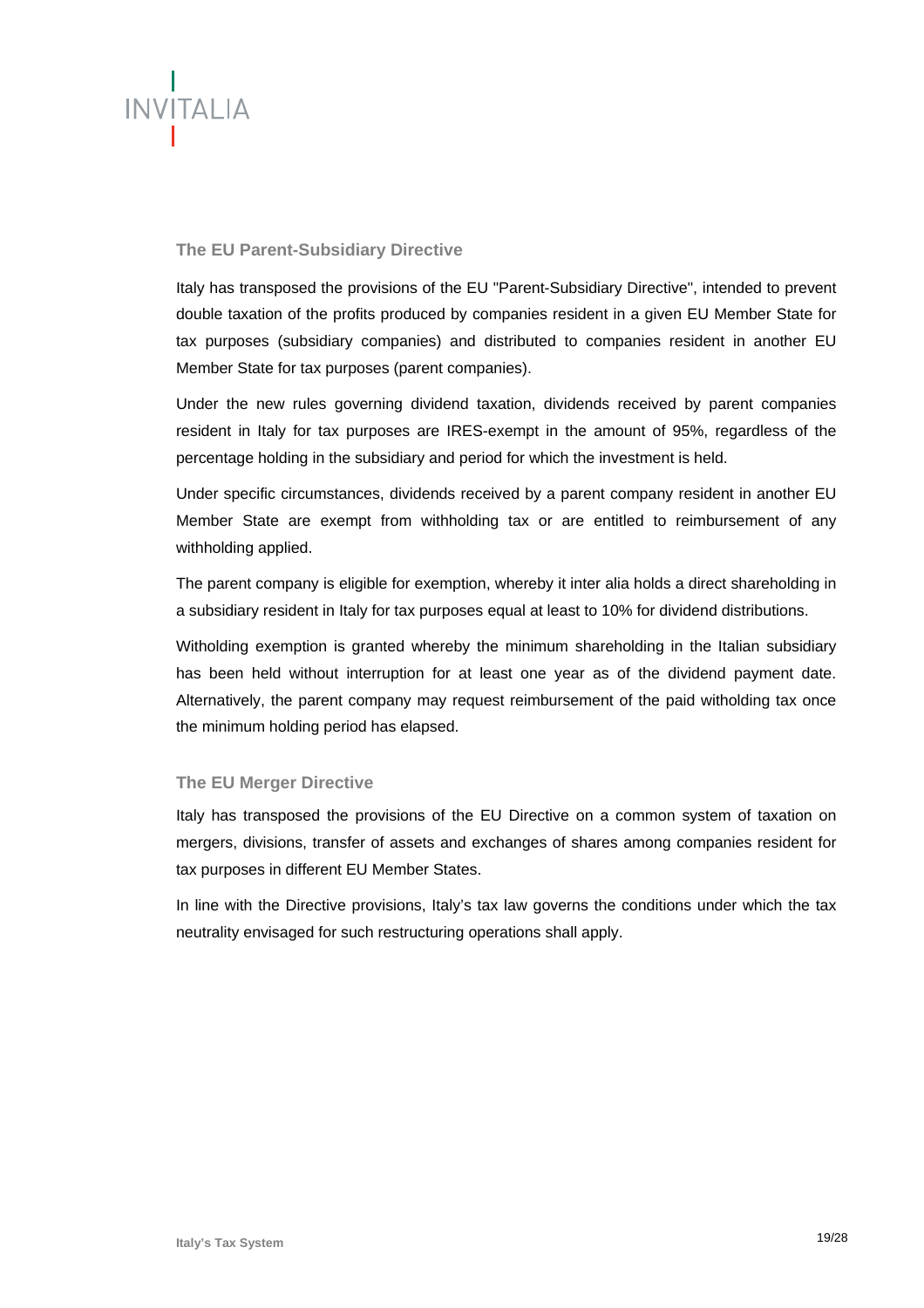

# **The EU Interest and Royalties Directive**

The Directive abolishes withholding tax at source on payments of certain forms of interest and royalties between associated companies resident in different Member States of the European Union. The Directive establishes an exemption from all withholding taxes on interest and royalty payments in the source EU Member State, with taxation only in the Member State in which the beneficial owner of the payments is resident.

The Italian Government implemented the Directive via Legislative Decree 143 of 30 May 2005 (entered into force on 26 July 2005).

Entitlement to the exemption from withholding tax on payments made to companies resident in EU Member States is subject to the following conditions:

- The companies receiving the payments are final beneficiaries, not mere intermediaries
- The company making (receiving) the payment has a direct minimum holding of at least 25% of the voting rights in the company receiving (making) the payment, or a third company has a direct minimum holding of at least 25% of the voting rights in both the company making the payment and the company receiving it
- The shareholdings to which the voting rights indicated in the previous point are attached have been held without interruption for at least one year.

Satisfaction of the conditions and qualifications necessary to be eligible for the exemption shall be established by way of supporting documentation at the time the payment is made.

The implementing decree also introduces a 30% withholding tax on compensation paid to nonresidents for use or grant for use of industrial, commercial or scientific equipment located in Italian territory.

# **Transfer Pricing**

Transfer pricing refers to the set of rules that, for tax purposes, govern the determination of prices in international transactions between companies belonging to the same group.

Italian tax legislation establishes that the components of income generated by transactions with foreign companies belonging to the same group shall be measured at their so-called "normal value", i.e. on the basis of the average price of the same or similar goods and services in a free market at the same commercialisation stage.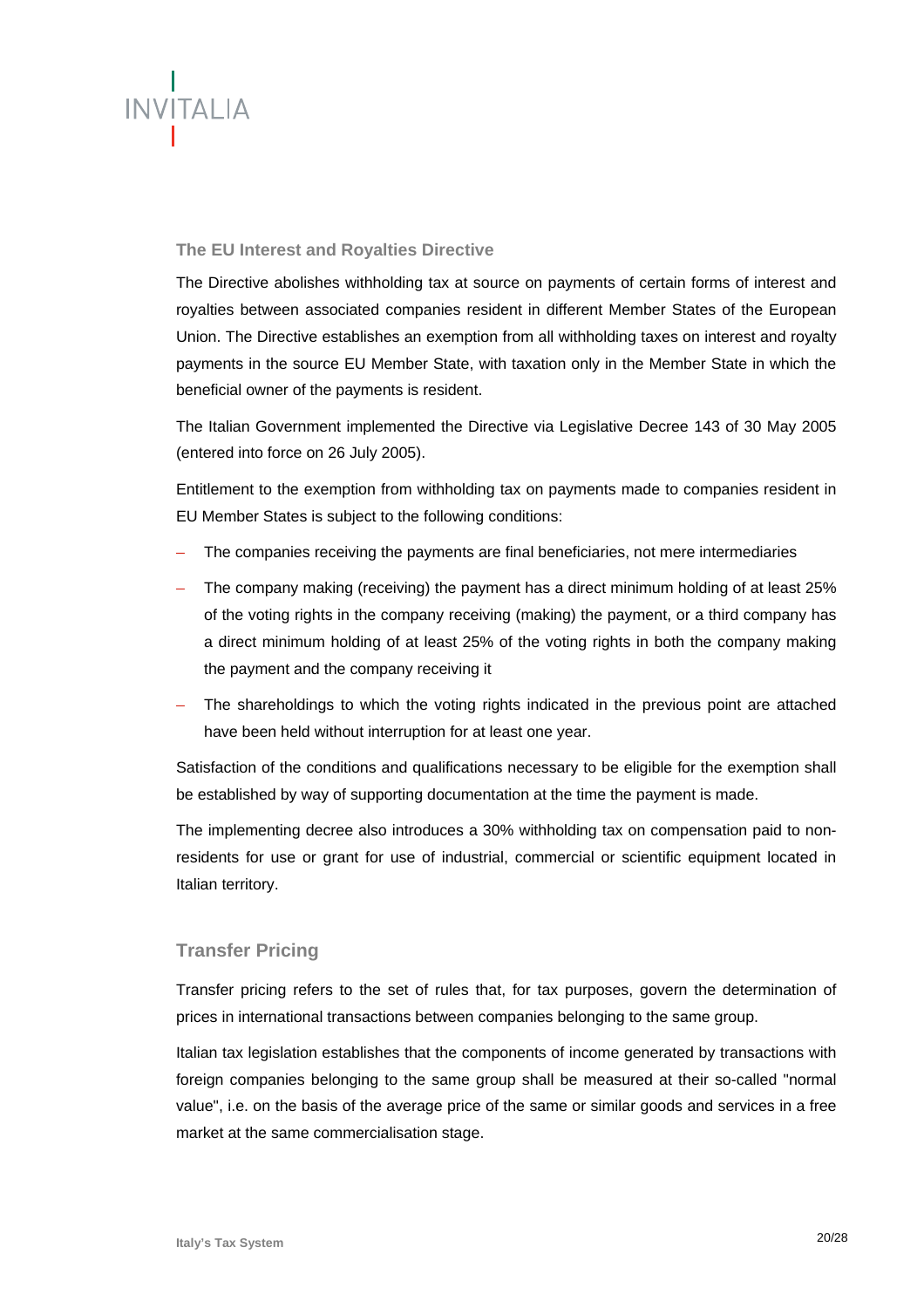

In 1980, Italy's financial and tax authorities issued a circular illustrating methodologies and criteria for correct determination of transfer prices. In general, such criteria are compliant with the instructions issued by the OECD.

Taxpayers may ask tax authorities in advance to assess the appropriateness of the methodologies they have adopted.

The "International Ruling" procedure is completed with the signing of an agreement with the tax authorities, binding for a maximum of three years.

# **Foreign Subsidiaries and Associates**

Italian law establishes provisions applicable to certain foreign subsidiaries and associates, namely Controlled Foreign Companies (CFCs<sup>2</sup>). Such rules are intended to prevent the allocation of taxable income to companies resident for tax purposes in Countries with privileged tax regimes (tax havens), identified on the basis of an ad-hoc ministerial decree.

More in detail, under specific conditions (e.g. percentage of holdings in the foreign company benefiting from the privileged tax regime), the income generated by the CFC, regardless of actual receipt, is attributed to the Italian shareholders in proportion to their shareholding size. In other words, regardless of the actual distribution of profits, the income generated by the CFC

is included in the taxable income of the controlling party resident in Italy and, as such, is subject to Italian taxation.

CFC rules do not apply whereby:

- The CFC actually engages in industrial or commercial activities in the State in which it is located
- The shareholding does not give rise to a transfer of income to States where such income would enjoy a privileged tax regime.

In order to claim exemption from CFC rules, the parent company resident in Italy for tax purposes shall submit a prior request to Italy's Revenue Agency.

1

<sup>&</sup>lt;sup>2</sup> Foreign Controlled Company (CFC) regulation, pursuant to Article 127-bis of TUIR.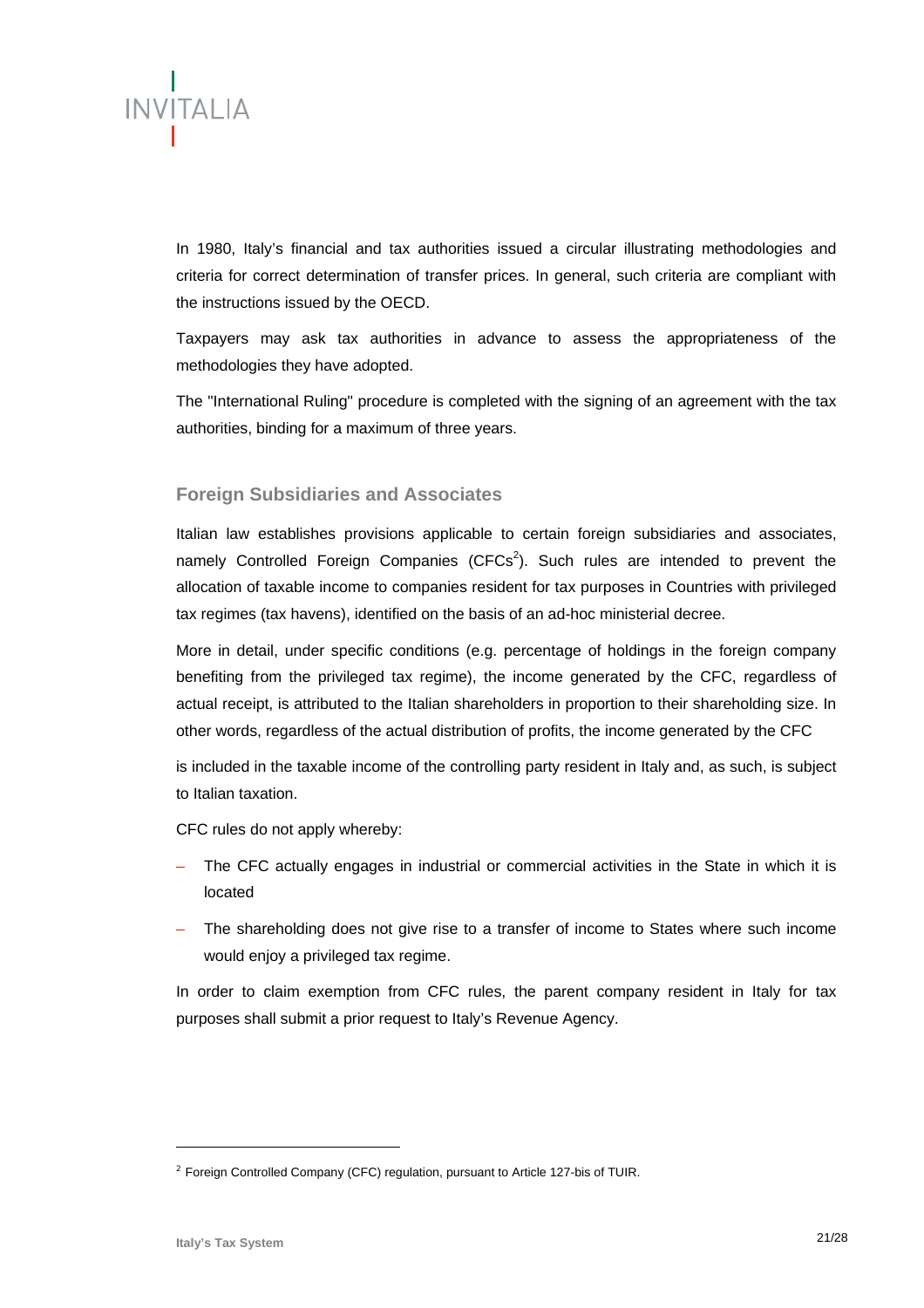

# **Taxpayer Requirements**

#### **Income tax returns**

Each year, taxpayers shall declare their taxable income by submitting a tax return to the relevant tax authorities.

Corporations resident in Italy for tax purposes shall submit their tax returns electronically by the last day of the nineth month following the final month of their tax period.

Individuals resident in Italy for tax purposes shall submit their tax returns by the  $30<sup>th</sup>$  of September of the following year, if electronically. Alternatively, individuals shall submit their returns in hardcopy (paper form) through an authorised intermediary (bank or post office) by 30 June.

#### **IRAP returns**

Taxpayers subject to the Regional Business Tax (IRAP) shall submit separate corporate income tax returns compliantly with the same procedure followed for personal income tax returns.

#### **Payment deadlines**

In general, payment of IRES and IRAP for each tax period is broken down into two advance payments and one final balance payment.

More specifically, for a given tax period:

- The first advance payment is due by the sixteenth day of the sixth month following the first month of the tax period
- The second advance payment is due by the final day of the eleventh month following the first month of the tax period
- The balance is due by the sixteenth day of the sixth month following the first month of the tax period.

In general, the same rules for payment of IRPEF and IRAP also apply to individuals resident in Italy for tax purposes.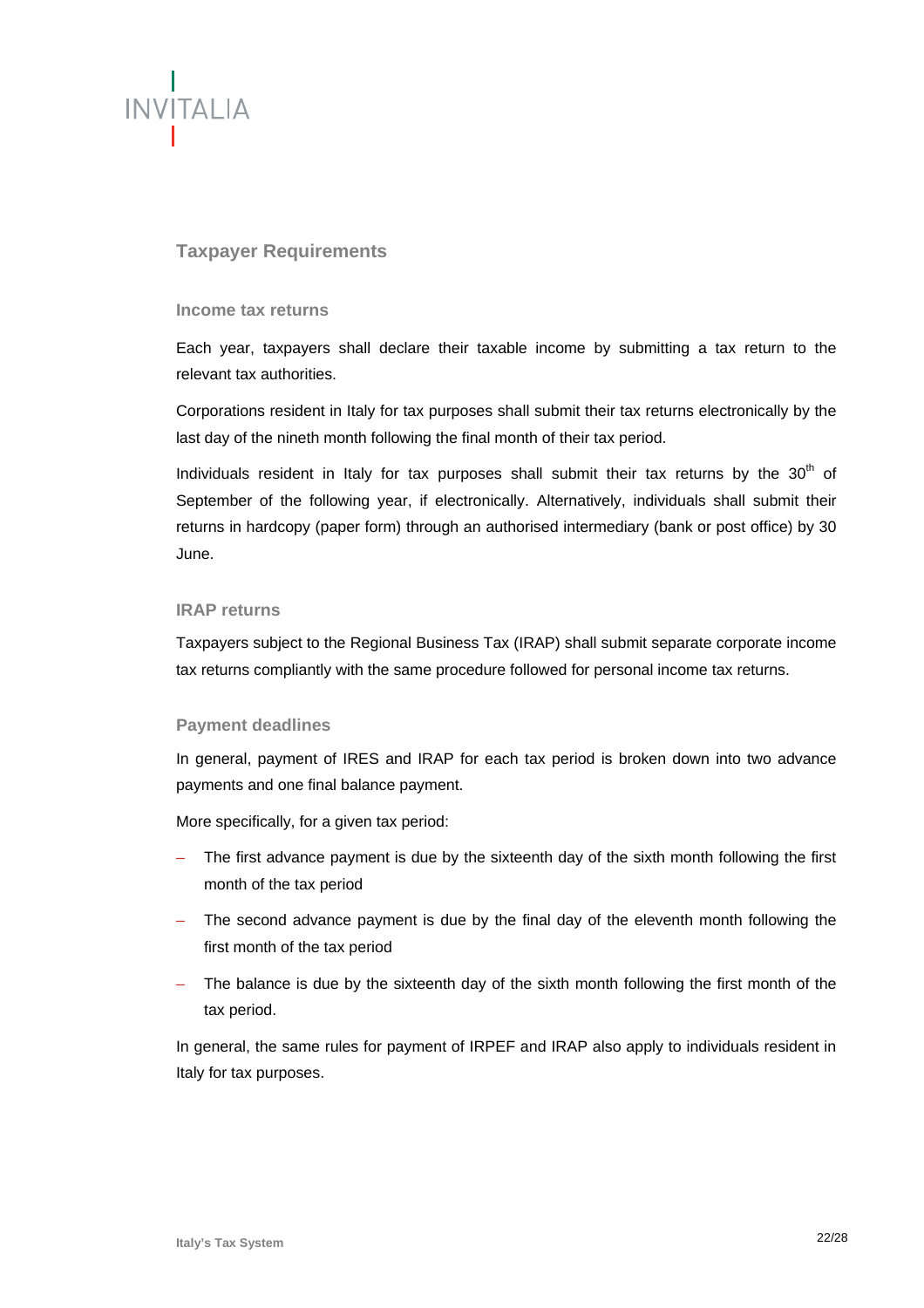

# **Audits and Disputes**

#### **Audits**

Tax authorities conduct both formal and substantive audits of income tax returns.

Formal audits are designed to correct material errors and calculation mistakes made by taxpayers. The outcome of the check is notified to taxpayers, with a specification of the reasons for the adjustment to the amounts declared, which also enable the taxpayer to correct the data reported or settle the discrepancy quickly.

Substantive audits are intended to adjust taxable income or the VAT turnover reported by the taxpayer.

In such audits, the tax authorities may carry out inspections at the taxpayer's premises.

Following such checks, whereby omissions or violations are found, the competent tax authorities will issue an assessment.

#### **Deadlines for assessments**

For the purposes of assessments related to income tax and VAT, the deadline is 31 December of the fourth year following the year in which the tax return was submitted.

If no tax return was submitted, the deadline is extended until 31 December of the fifth year following the year in which the return should have been submitted.

The above deadlines are doubled (31 December of the eighth year following the year in which the tax return was submitted or 31 December of the tenth year following the year in which the return should have been submitted) whereby the taxpayer has committed a violation for which the authorities are required to file a complaint accusing the taxpayer of one of the offences envisaged in Legislative Decree 74/2000.

#### **Disputes**

Notices of assessments and/or penalties issued by tax authorities can be appealed to bodies responsible for adjudicating tax disputes.

Appeals against notices of assessments and/or penalties shall be lodged with the Provincial Tax Commission within 60 days from notification. Rulings of the Provincial Tax Commission may be appealed both by tax authorities and taxpayers to the Regional Tax Commission. The rulings of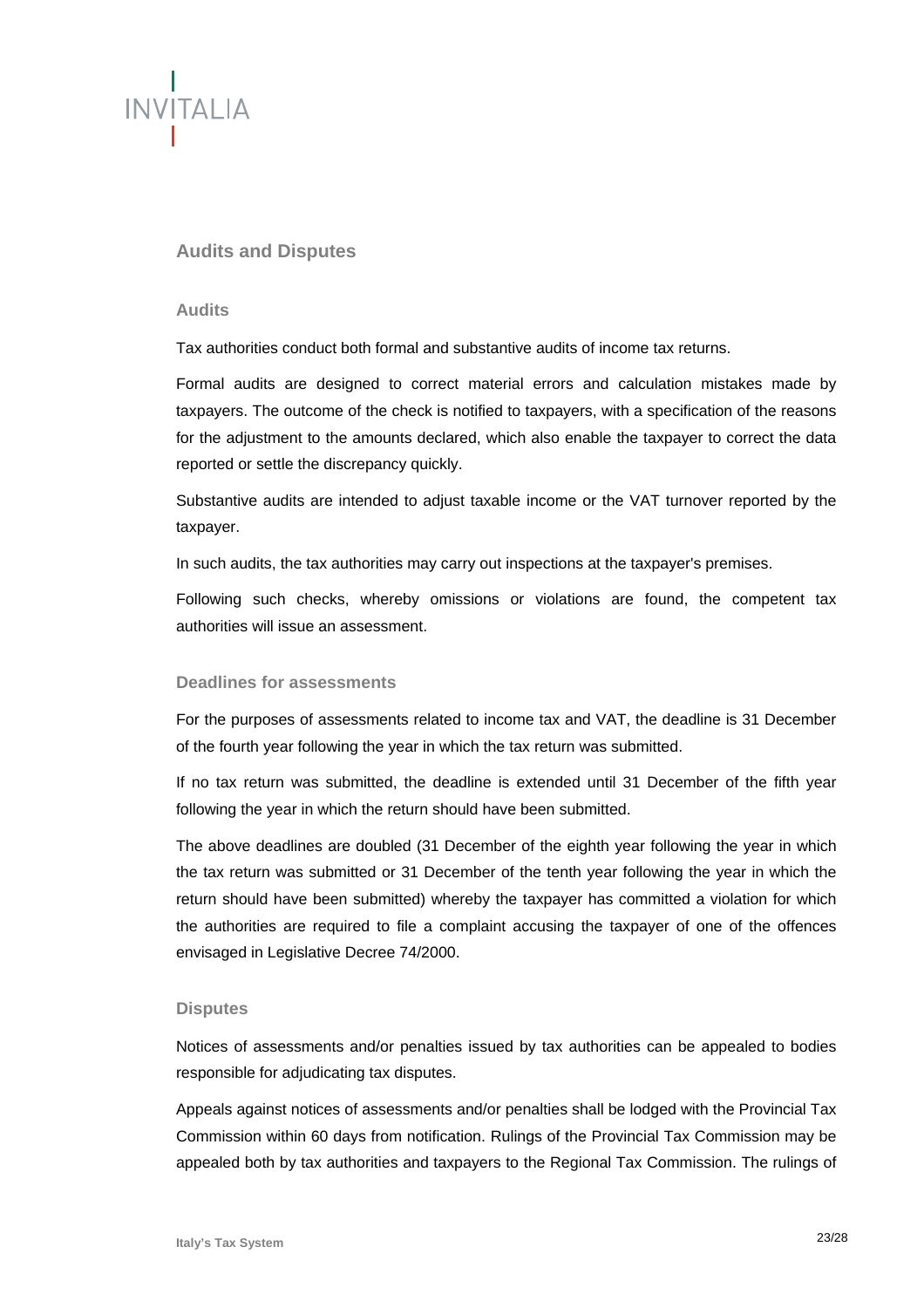

the latter may be appealed to the Court of Cassation (Corte di Cassazione – Italy's Supreme Court of Appeal) by tax authorities and taxpayers only for legality questions.

For disputes concerning proceedings with a value of more than 20,000 Euros notified from the 1<sup>st</sup> of April 2012, generated by Italy's Revenue Agency, the taxpayer will have to claim in advance to the Provincial or Regional Direction that issued the proceeding, other while the claim will not be accepted. Together with the claim, the taxpayer should pay a contribution that will be defined according to the value of the dispute.

#### **Opinion requests**

Taxpayers can request an opinion from tax authorities concerning interpretative uncertainties in the application of tax regulations to specific cases.

Taxpayers may also request a special type of opinion (pre-filing opinion) to govern international issues concerning transfer prices, royalties and dividends.

The response to the request is valid for three years and, assuming no change in the factual or legal circumstances, is binding on tax authorities.

#### **Taxation on Individuals**

Natural persons resident in Italy are subject to Individual Income Tax (IRPEF) on income produced in Italy and abroad.

Non-residents are only subject to IRPEF on their Italian income.

The tax period coincides with the calendar year.

#### **Tax residence**

Residents are individuals who, for more than half of the tax period:

- Are entered in the Register of Italian residents; or
- Have their domicile or residence in Italian territory.

Pursuant to the Italian Civil Code, "residence" is the place in which individuals have their habitual abode, while "domicile" is the place in which their affairs are primarily conducted (the centre of their vital interests).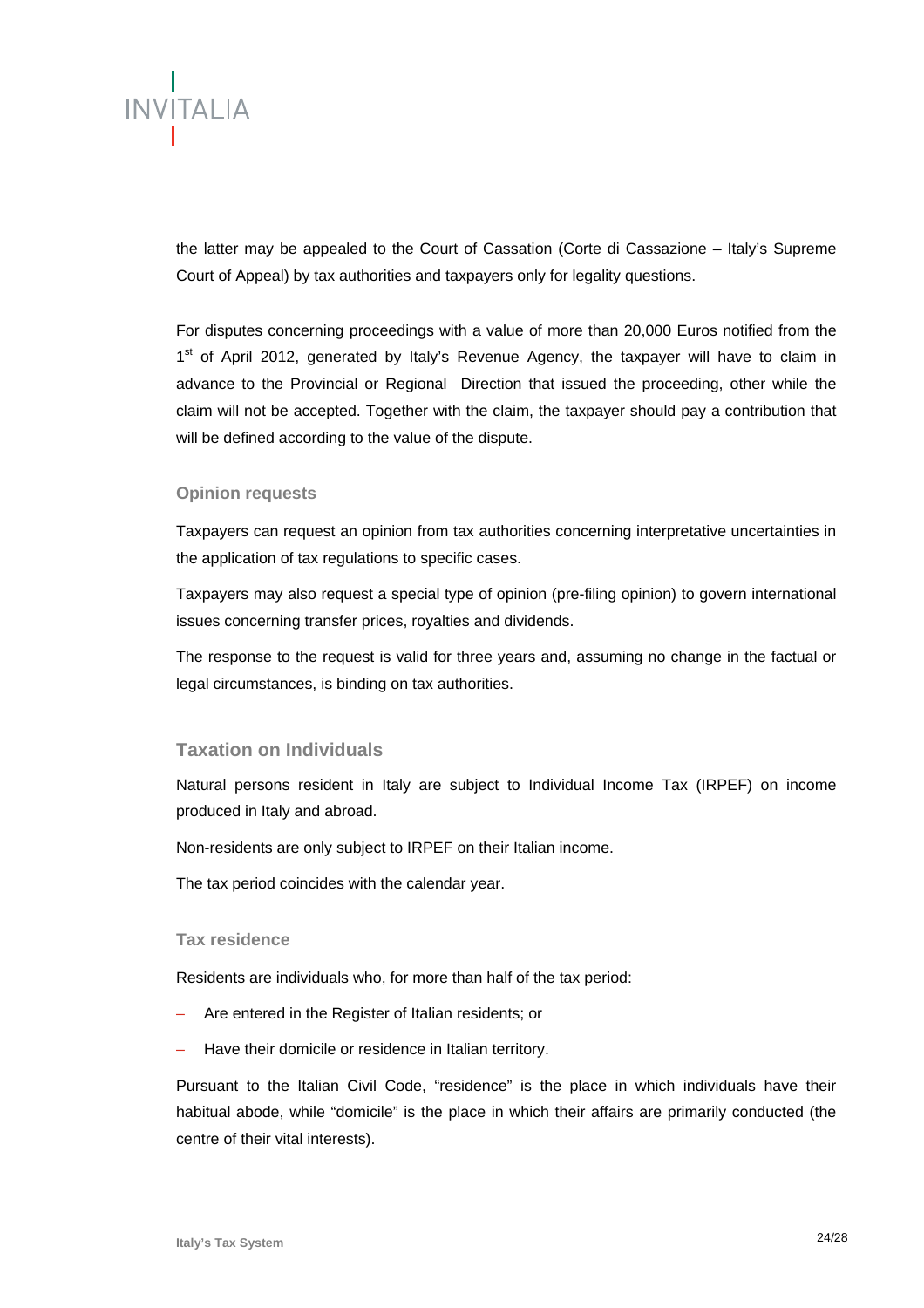

Unless otherwise demonstrated, residents also include Italian citizens removed from the Register of Italian residents who have emigrated to a State or territory with a privileged tax regime, as per ad-hoc ministerial decree.

#### **Income and taxable income - categories**

IRPEF is applied to individuals with income falling within one of the following categories:

- Real property income
- Investment income (e.g. dividends, interest)
- Compensation of employees (e.g. salaries)
- Income from self-employment (e.g. professional fees)
- Corporate income
- Other income (e.g. capital gains on the sale of shares or similar securities).

Each of the above categories has different rules for determining taxable income.

Both exempt income and income subject to withholding tax in settlement (e.g. interest on bonds, dividends) are excluded from the calculation of taxable income.

Specific income components are taxed separately (except whereby the taxpayer elects to include such income in ordinary income, if envisaged as an option). These include severance pay, capital gains on the disposal of enterprises owned for more than five years, income from withdrawal from a partnership, and so forth. Separate taxation takes account of the fact that certain forms of income are formed over a number of years. Therefore, instead of the ordinary marginal IRPEF rate, income is taxed at the same rate that would apply to half of total income in the two previous years.

Compensation of employees earned from an activity performed abroad is taxed as per ad-hoc ministerial decree, regardless of the compensation actually received.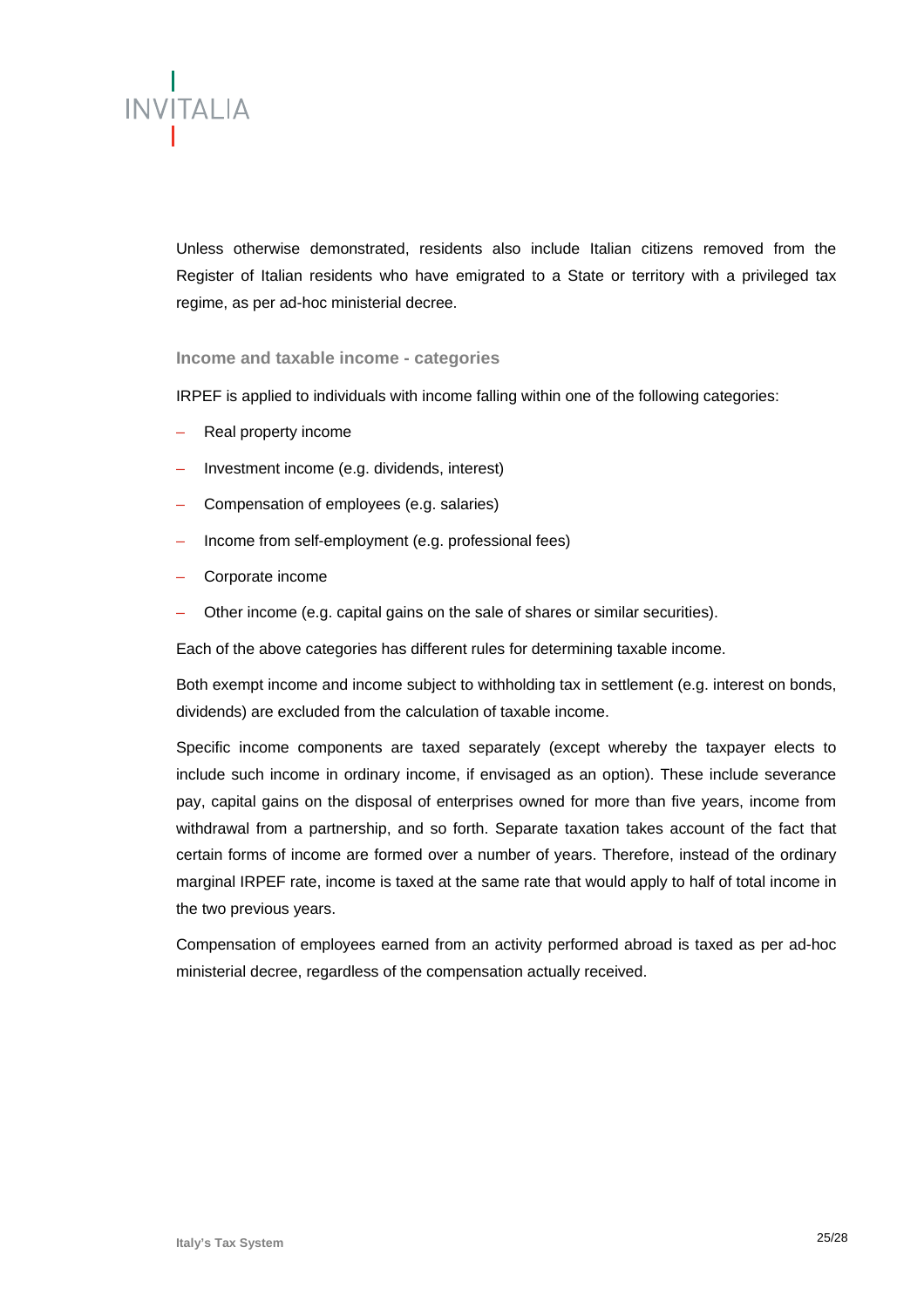

#### **Tax rates**

The following tax rates (by income bracket) apply:

| <b>Taxable income</b> | Rate |
|-----------------------|------|
| Up to €15,000         | 23%  |
| €15,001 - €28,000     | 27%  |
| €28,001 - €55,000     | 38%  |
| $€55,001 - €75,000$   | 41%  |
| Over €75,000          | 43%  |

The gross tax is determined by applying IRPEF rates to global income, i.e. to the sum of all the incomes in the above categories, net of specific deductible expenses (medical expenses, alimony payments, and pension and welfare/social security contributions).

The net tax liability is determined by subtracting from the gross tax:

- Exemptions for employees (the amount declines as income increases)
- Standard deductions for specific categories of income (compensation of employees and similar income, income from self-employment, and corporate income for persons qualifying for simplified accounting)
- Other deductions (e.g. different kinds of costs related to the primary residence and medical expenses).

The tax to be paid is calculated by subtracting any tax credit and withholding tax on account from the net tax.

The global income calculated for tax purposes, net of deductible expenses, is also subject to a regional IRPEF surtax, ranging between 0.9% and 1.4%, and a municipal IRPEF surtax – the rate is set by the State with a consequent reduction of IRPEF rates (to date, no rate has been established). Individual municipalities may adjust the base rate up to a maximum of 1.2%.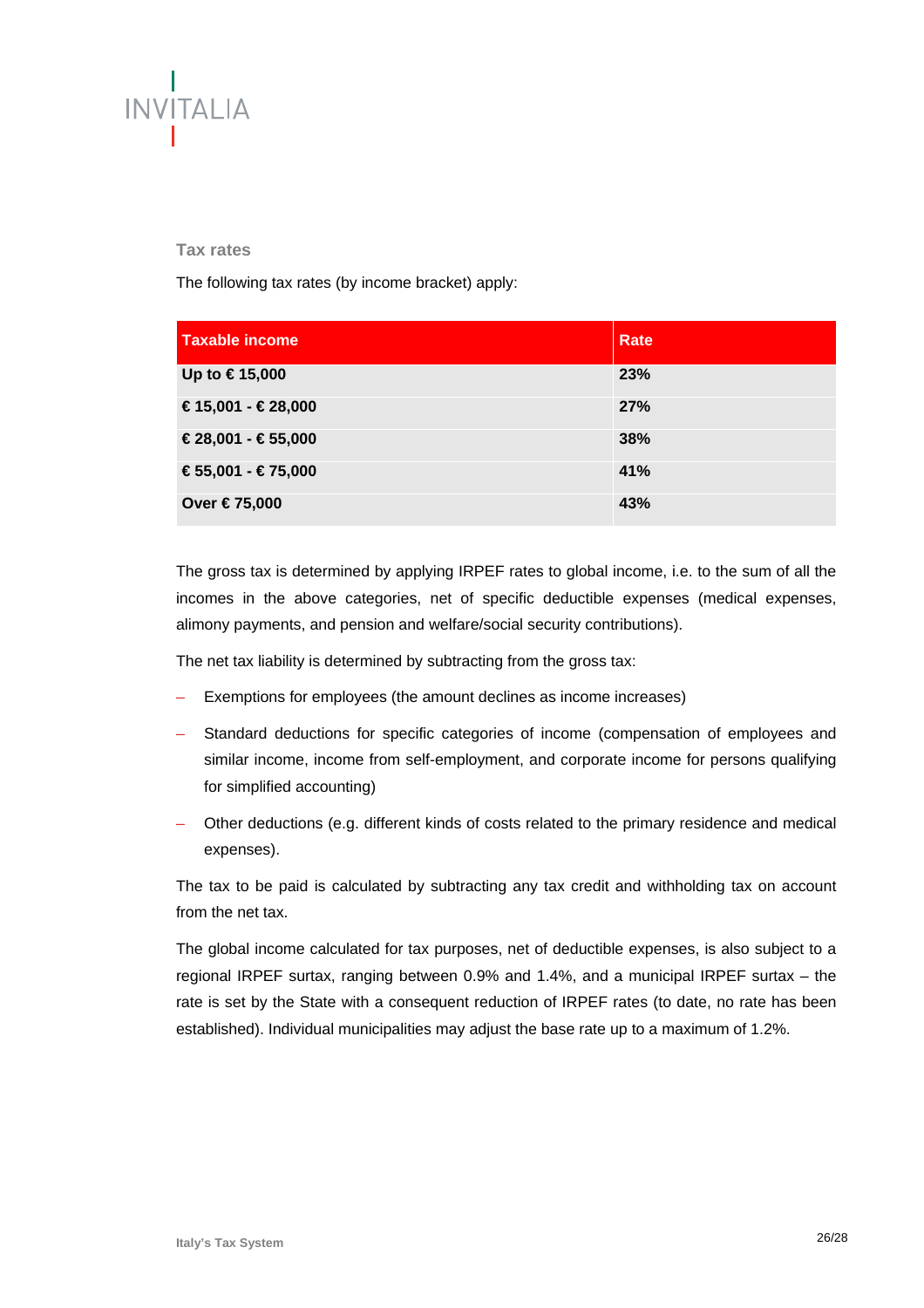

# **International Accounting Standards (IAS)**

Article 25 of Law 306 of 31 October 2003 concerning the exercise of the options provided for by Regulation (EC) 1606 of 2002 granted the Italian Government enabling authority to extend the adoption of international accounting standards to the separate financial statements of listed companies in Italy, as well as to the separate and consolidated financial statements of other companies whose securities are not listed on regulated markets in the European Union. The Decree also provided for the option of adoption of international accounting standards by commercial companies.

In implementation of the enabling authority, the Government issued Legislative Decree 38 of 28 February 2005. In addition to regulating the accounting aspects, the Decree also introduced legislative amendments governing the tax effects of the transition to/adoption of international accounting policies. The amendments were designed to ensure neutrality of transition/adoption, notably to prevent the transition to/adoption of the IAS from creating a benefit or disadvantage in respect of companies that draw up their accounts on the basis of the accounting standards ordinarily applicable to commercial companies.

However, with the 2008 Finance Act, the principle of tax neutrality has given way to differential treatment depending on the tax involved.

In particular, entities adopting IAS are required:

- For income tax purposes, to apply the qualification, recognition and classification criteria envisaged in international accounting standards (IAS)
- For IRAP purposes, to calculate taxable income on the basis of the items corresponding to those adopted by persons applying Italian national accounting standards.
- In addition, the 2008 Finance Act introduced numerous specific tax rules for IAS adopters. For instance:
- The value changes (increases or decreases) acknowledged in application of IAS in respect of shares, bonds and similar financial instruments held for trading (not recognised under non-current assets) are now material for the purposes of direct taxation. Dividends from shares, units and similar instruments held for trading are fully taxable for the beneficiary. Conversely, no changes were made as to the immateriality for tax purposes of changes in values recognised for shares, units and similar instruments held as non-current assets (i.e. "not held for trading")